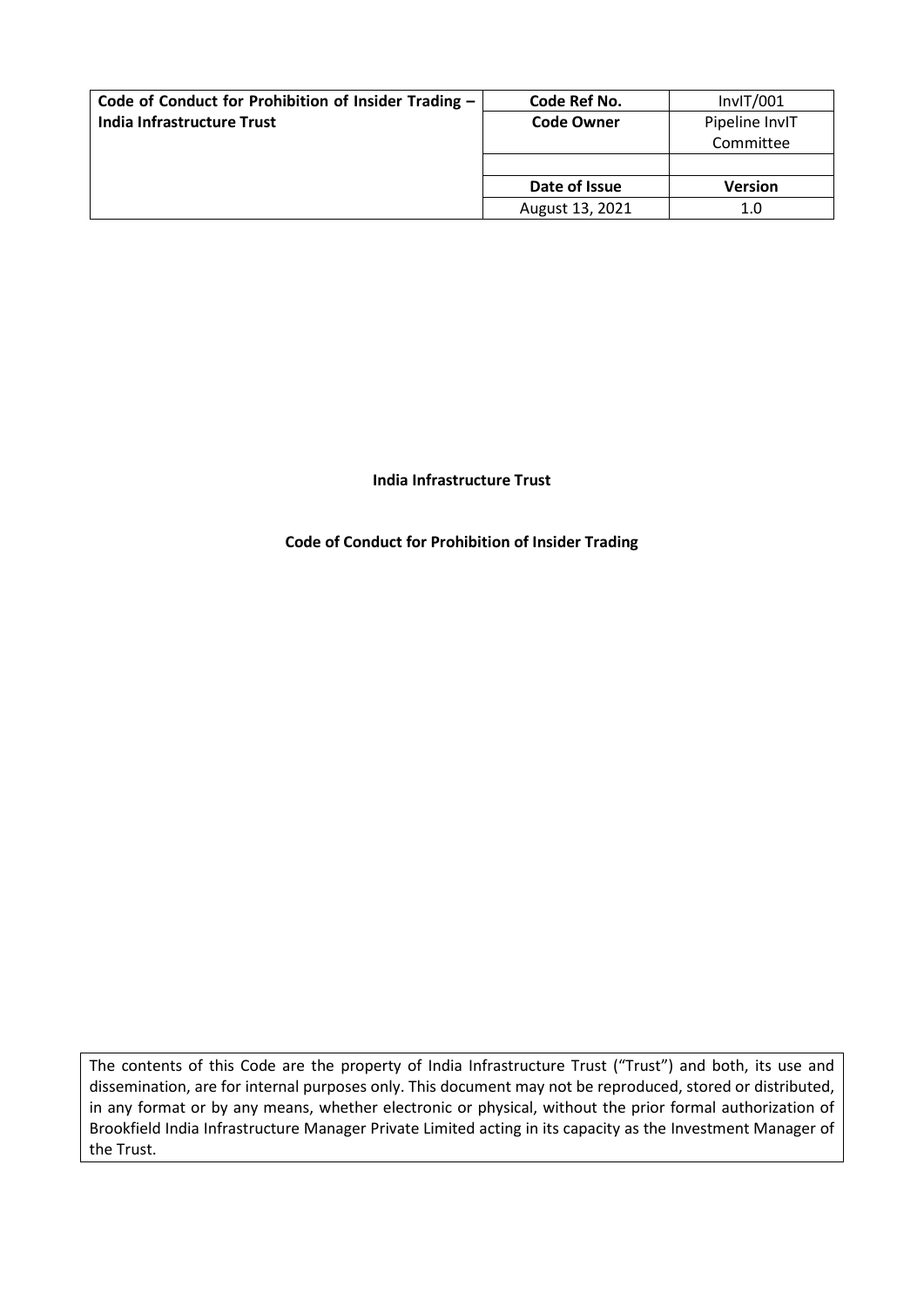# **1. Preamble**

As per Regulation 8 of the Securities and Exchange Board of India (Prohibition of Insider Trading) Regulations, 2015, as amended from time to time ("SEBI PIT Regulations"), the board of directors of every company whose securities are listed on a stock exchange shall formulate a code of practices and procedures for fair disclosure of unpublished price sensitive information so as to adhere to the principles set out in Schedule A of the SEBI PIT Regulations. Further, as per Regulation 9 of the SEBI PIT Regulations, the board of directors of every listed company shall ensure that a code of conduct is formulated with their approval, to regulate, monitor and report trading by its designated persons and immediate relatives of designated persons by adopting the minimum standards set out in Schedule B to the SEBI PIT Regulations.

In compliance with the SEBI PIT Regulations, the Pipeline InvIT Committee of the Investment Manager of the Trust has approved and adopted this Code of Conduct for Prohibition of Insider Trading in order to ensure fair disclosure of unpublished price sensitive information, and to regulate, monitor and report trading in listed Securities of India Infrastructure Trust by its Designated Persons ("Code"), which is effective from the date of approval by the Pipeline InvIT Committee i.e. August 13, 2021.

The Trust and the Investment Manager endeavours to preserve the confidentiality of unpublished price sensitive information and to prevent misuse of such information. The Trust is committed to transparency and fairness in dealing with all stakeholders and in ensuring adherence to all laws and regulations, as amended from time to time.

# **2. Objective of the Code**

This Code has been prepared by adopting the standards set out in Schedule A and Schedule B of the SEBI PIT Regulations, as amended, in order to ensure fair disclosure of unpublished price sensitive information and to regulate, monitor and report trading by the Designated Persons towards achieving compliance with the SEBI PIT Regulations.

This Policy aims to outline process and procedures for dissemination of information and disclosures in relation to the Trust on its website, to the Stock Exchanges and to all stakeholders at large. The purpose of the Policy is also to ensure that the Trust complies with applicable law, including the SEBI InvIT Regulations, PIT Regulations, if, and to the extent applicable or such other laws, regulations, rules or guidelines prohibiting Insider trading and governing disclosure of material, unpublished price sensitive information.

### **3. Applicability**

This Code is applicable to the Trust, the Investment Manager and the SPVs ("**Relevant Parties**") as may be relevant vis-à-vis the Securities of the Trust.

# **4. Definitions**

- 4.1 **"Applicable Law"** shall mean the Securities and Exchange Board of India (Prohibition of Insider Trading) Regulations, 2015 and any amendment thereto from time to time, or any statute, law, listing agreement, regulation, ordinance, rule, judgment, order, decree, byelaw, clearance, directive, guideline, policy, requirement, notifications and clarifications, circulars or other governmental instruction and/or mandatory standards and or guidance notes as may be applicable in relation thereto.
- 4.2 **"Assets"** shall mean the infrastructure assets and any other assets owned by the Trust, whether directly or through a holding company and/or a special purpose vehicle and includes all rights,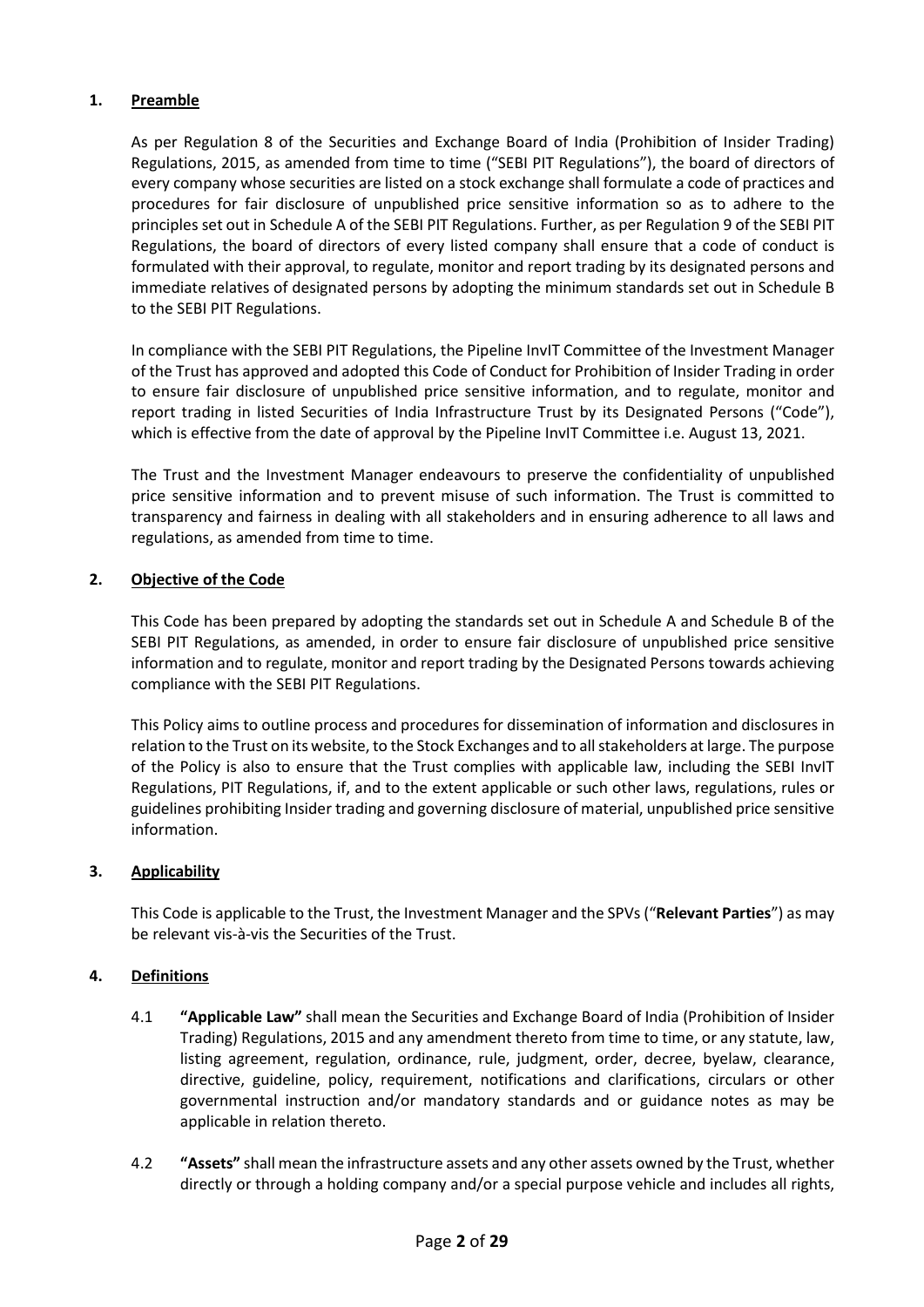interests and benefits arising from and incidental to ownership of such assets as defined under the SEBI InvIT Regulations.

- 4.3 **"Board"** means board of Directors of the Investment Manager.
- 4.4 **"Brookfield Group"** shall mean the entities which are directly or indirectly controlled by Brookfield Asset Management Inc.
- 4.5 **"Code"** means this Code of Conduct for Prohibition of Insider Trading to regulate, monitor and report trading in listed securities of India Infrastructure Trust by its Designated Persons, as modified from time to time.
- 4.6 **"Compliance Officer"** for the purpose of SEBI PIT Regulations and this Code shall mean Compliance Officer of the Trust or Company Secretary of the Investment Manager or any senior officer, so designated and reporting to the Board or the Pipeline InvIT Committee, who is financially literate and is capable of appreciating requirements for legal and regulatory compliance under the SEBI PIT Regulations shall act as the compliance officer for the purpose of this Policy. He / She shall be responsible for ensuring compliance with the policies, procedures, maintenance of records, monitoring adherence to the rules for the preservation of UPSI, monitoring of trades and the implementation of the codes specified in the SEBI PIT Regulations for the Trust under the overall supervision of the Pipeline InvIT Committee.

For the purpose of this clause, "financially literate person" means a person who has the ability to read and understand basic financial statements i.e. balance sheet, statement of profit and loss and statement of cash flows.

4.7 **"Connected Person"** means any person who is or has during the six months prior to the concerned act been associated with the Trust, directly or indirectly, in any capacity including by reason of frequent communication with its officers or by being in any contractual, fiduciary or employment relationship or by being a Director, officer or an employee of the Investment Manager, or member of the Pipeline InvIT Committee, or holds any position including a professional or business relationship between himself and the Trust or the Investment Manager, whether temporary or permanent, that allows such person, directly or indirectly, access to UPSI or is reasonably expected to allow such access.

Without prejudice to the generality of the foregoing, the persons falling within the following categories shall be deemed to be connected persons unless the contrary is established -

- a. an immediate relative of connected persons specified above; or
- b. an associate company or subsidiary company of the Trust or Investment Manager; or
- c. an intermediary as specified in section 12 of the SEBI Act or an employee or director thereof; or
- d. an investment company, trustee company, asset management company or an employee or director thereof; or
- e. an official of a stock exchange or of clearing house or corporation; or
- f. a member of board of trustees of a mutual fund or a member of the board of directors of the asset management company of a mutual fund or an employee thereof; or
- g. a member of the board of directors or an employee, of a public financial institution as defined in section 2(72) of the Companies Act, 2013; or
- h. an official or an employee of a self-regulatory organization recognised or authorized by the Board; or
- i. a banker of the Company; or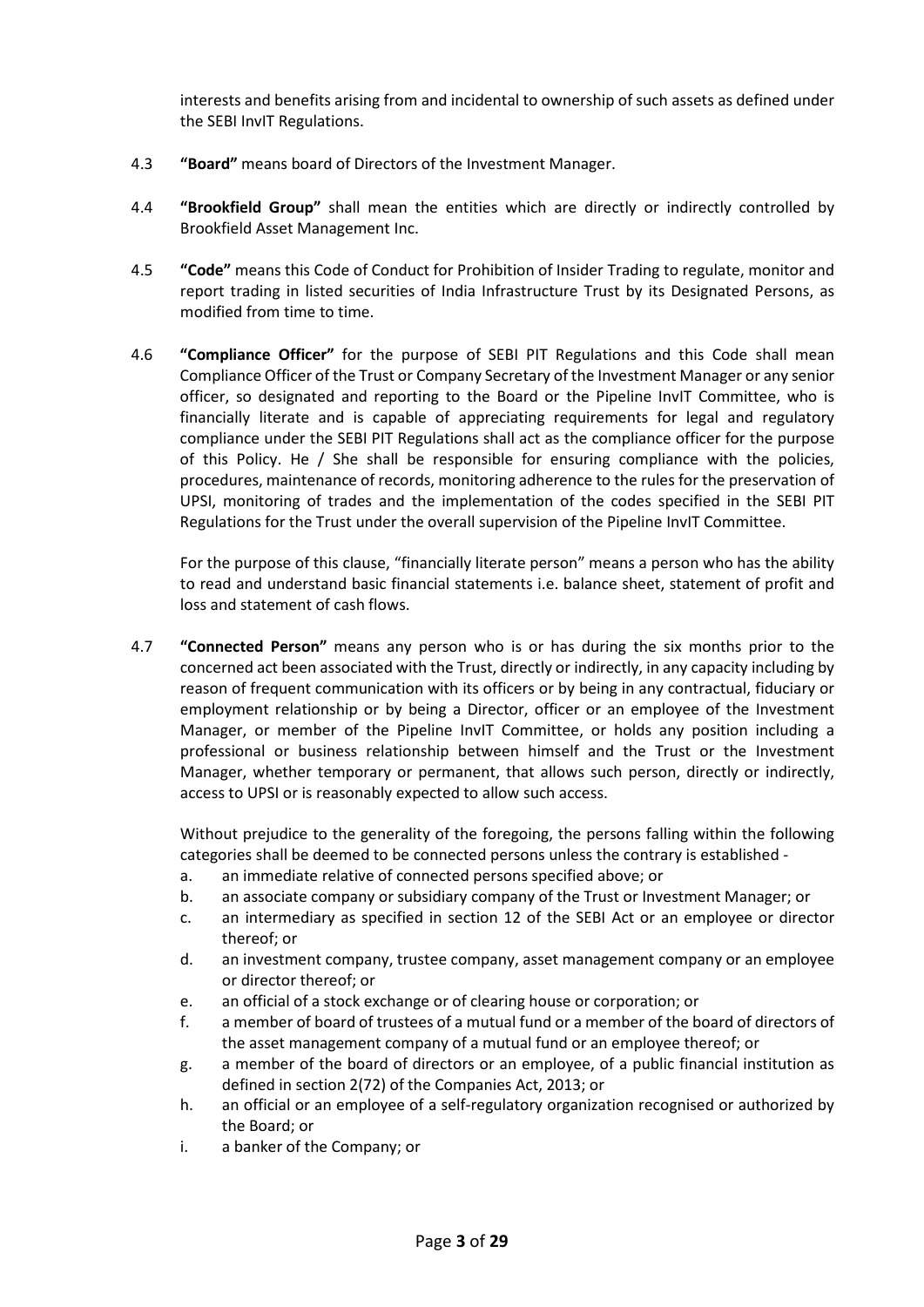- j. a concern, firm, trust, Hindu undivided family, company or association of persons wherein a director of a company or his immediate relative or banker of the company, has more than ten per cent. of the holding or interest; or
- k. Trustee, its directors or Key Managerial Personnel; or
- l. Parties to the Trust and related parties as defined under SEBI InvIT Regulations.
- 4.8 **"Designated Persons"** means such person that the Compliance Officer, in consultation with the Chairperson of the Pipeline InvIT Committee, specifies as the Designated Persons, from time to time, to be covered by this Policy on the basis of their role and function in the organisation and the access that such role and function would provide to UPSI in addition to seniority and professional designation and shall include
	- i. Directors and Key Managerial Personnel of the Investment Manager, Project SPV, Project Manager, Sponsor(s);
	- ii. Members of the Pipeline InvIT Committee;
	- iii. Employees of Investment Manager engaged for the Trust, intermediary or fiduciary designated on the basis of their functional role or access to UPSI in the organization by their board of directors or analogous body;
	- iv. Employees of the Project SPV designated on the basis of their functional role or access to UPSI in the organization by their board of directors;
	- v. Sponsor of the Trust and promoters who are individuals or investment companies for intermediaries or fiduciaries;
	- vi. Chief Executive Officer and employees upto two levels below Chief Executive Officer of intermediary, fiduciary and its material subsidiaries irrespective of their functional role or ability to have access to UPSI;
	- vii. Any support staff, intermediary or fiduciary (including secretarial, IT staff and personnel engaged on a contractual basis including those who are on deputation/ secondment and who has or is reasonably expected to have UPSI) of the Investment Manager, the Trust, Project SPVs, and employees of the Brookfield Group providing services under support services arrangements and having access to UPSI;
	- viii. Immediate relative of (i) to (vii) above.
- 4.9 **"Director"** means a director of the Investment Manager.
- 4.10 **"Generally available information"** means information that is accessible to the public on a nondiscriminatory basis.
- 4.11 **"Immediate relative"** means a spouse of a person, and includes parents, siblings, and children of such person or of the spouse, any of whom is either dependent financially on such person, or consults such person in taking decisions relating to trading in Securities.

# 4.12 **"Insider"** means

- i. a Connected Person; or
- ii. Any person who is in possession of or having access to UPSI.

Explanation: It is hereby clarified that any person in receipt of UPSI pursuant to a "legitimate purpose" shall be considered as an Insider.

- 4.13 **"Investment Manager"** means Brookfield India Infrastructure Manager Private Limited (formerly known as WIP (India) Private Limited).
- 4.14 **"InvITs"** means Infrastructure Investment Trust as registered under SEBI InvIT Regulations.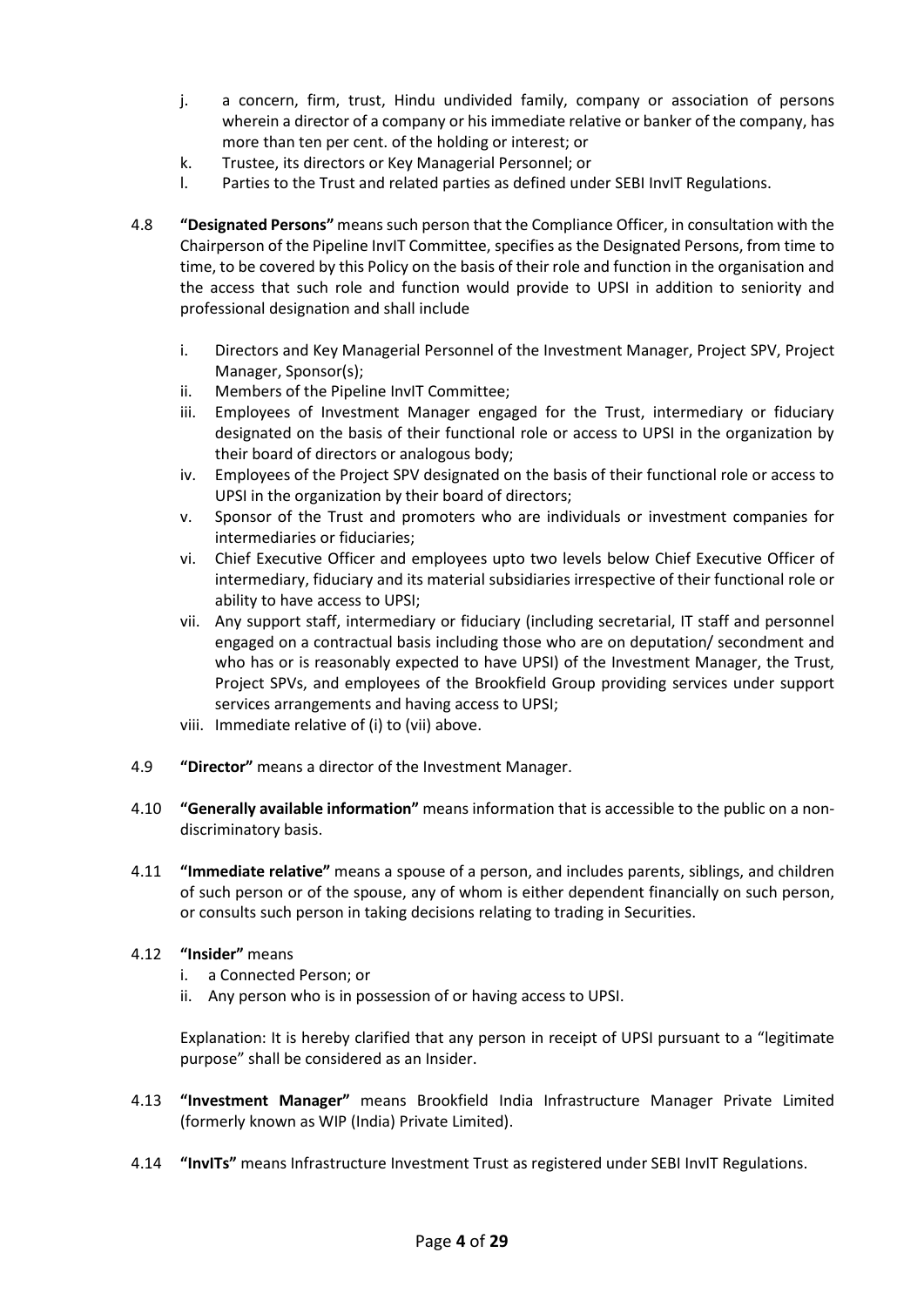- 4.15 **"Key Managerial Person"** means person of the Investment Manager or subsidiaries of the Trust as defined in Section 2(51) of the Companies Act, 2013.
- 4.16 **"Legitimate Purpose"** shall include sharing or disclosing of UPSI in the ordinary course of business by an Insider with partners, directors, senior management personnel of the Brookfield Group, collaborators, lenders, customers, suppliers, merchant bankers, legal advisors, auditors, audit firms, diligence professionals, insolvency professionals, or other advisors or consultants or operators or management service providers or business service providers or banks, analysts, etc, assisting, advising or engaging with the Trust or the Investment Manager from time to time in order to perform duty or discharge of legal obligation i.e on need to know basis provided that such sharing has not been carried out to evade or circumvent the prohibitions of these regulations.
- 4.17 **"Members"** means members of the Pipeline InvIT Committee.
- 4.18 **"SEBI PIT Regulations"** or **"Regulations"** shall mean the SEBI (Prohibition of Insider Trading) Regulations, 2015, as amended from time to time and circulars, guidelines and notifications issued by SEBI from time to time.
- 4.19 **"Pipeline InvIT Committee"** means the committee constituted by the Board for managing and administering the Trust and its assets, and delegated with the authority and responsibility of overseeing all the activities of the Investment Manager that pertain to the management and operation of the Trust in accordance with the SEBI InvIT Regulations, Trust Documents, Investment Management Agreement and other applicable laws to the InvIT.
- 4.20 "**SEBI**" shall mean Securities and Exchange Board of India.
- 4.21 **"SEBI Act"** shall mean Securities and Exchange Board of India Act, 1992.
- 4.22 **"SEBI InvIT Regulations"** shall mean SEBI (Infrastructure Investment Trusts) Regulations, 2014, as amended from time to time, including circulars being issued thereto.
- 4.23 **"Securities"** shall mean securities, as defined under the Securities Contracts (Regulation) Act, 1956 or any modification thereof, which are issued by the Trust and are listed on the stock exchange(s) from time to time.
- 4.24 **"Securities laws"** means the SEBI Act, the Securities Contract (Regulations) Act, 1956, the Depositories Act, 1996, the relevant provisions of any other law to the extent it is administered by SEBI and the relevant rules and regulations made thereunder.
- 4.25 **"Specified Persons"** means the Directors, Connected Persons, deemed Connected Persons, Insiders, Designated Person(s), the Sponsor(s), the Trustee and the parties to the Trust and immediate relatives are collectively referred to as Specified Persons.
- 4.26 "**Sponsor**" and "**Sponsor Group**" shall have the meaning assigned to these terms under the SEBI InvIT Regulations;
- 4.27 "**SPVs**" or "**Subsidiary Companies"** shall collectively mean Pipeline Infrastructure Limited and any other special purpose vehicles which may form part of the Trust or investment by the Trust under the SEBI InvIT Regulations, as applicable.
- 4.28 "**Stock Exchange(s)**" shall mean BSE Limited and such other exchange where the securities of the Trust are listed.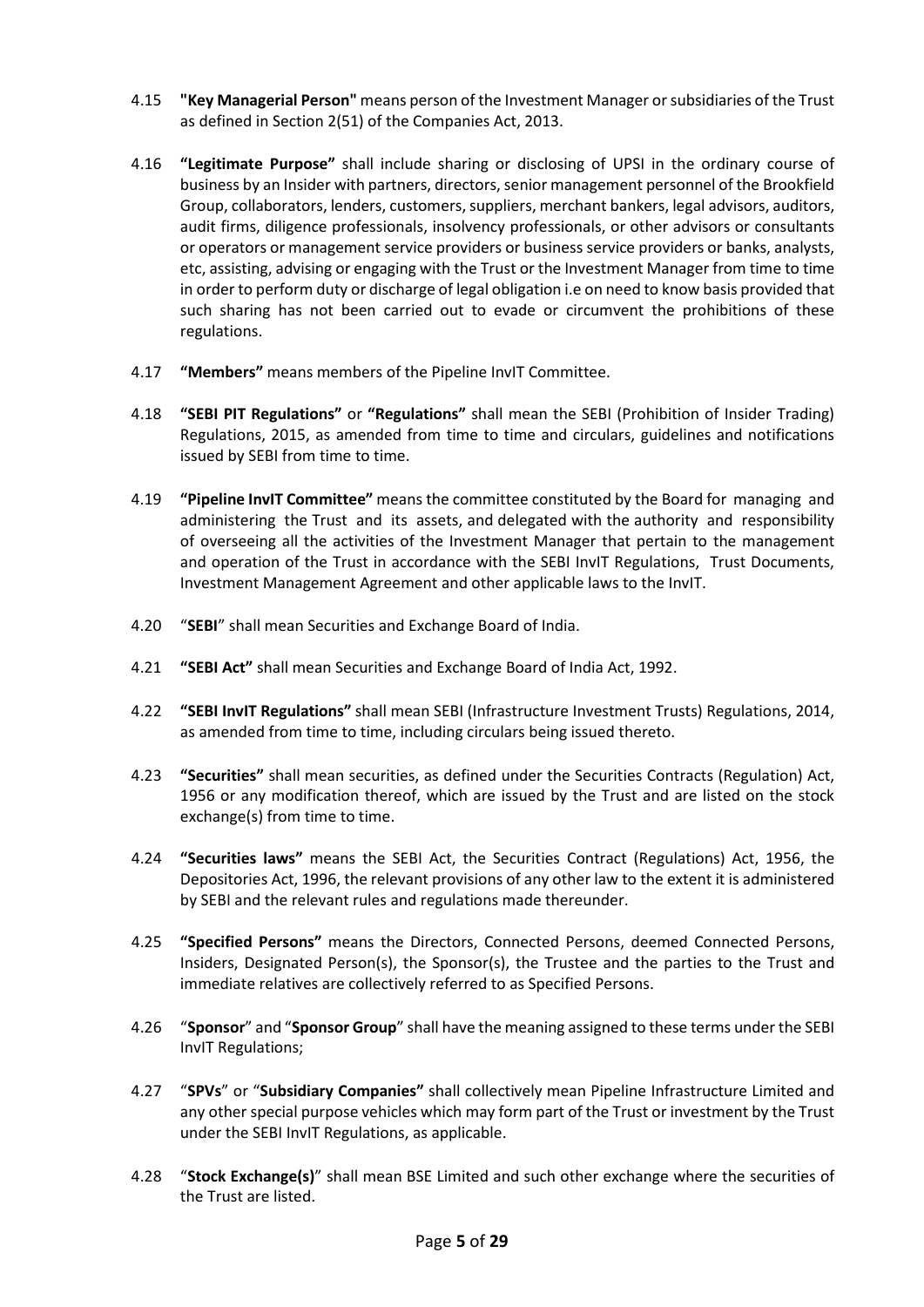- 4.29 **"Takeover regulations"** means the Securities and Exchange Board of India (Substantial Acquisition of Shares and Takeovers) Regulations, 2011 and any amendments thereto or any new regulation/rule/directive as applicable to the InvITs.
- 4.30 **"Trading"** means and includes subscribing, buying, selling, dealing, or agreeing to subscribe, buy, sell, deal in any securities, and "trade" shall be construed accordingly.

As per explanation given by the Act, this definition is an inclusive definition and may include pledge, derivatives on the Securities of the Trust as the case may be.

- 4.31 **"Trading Day"** means a day on which the recognized stock exchanges are open for trading.
- 4.32 **"Trading Window"** means a permissible trading period for trading in the Securities of the Trust, as specified by the Investment Manager from time to time.
- 4.33 **"Trust"** means India Infrastructure Trust, a Trust registered with SEBI as infrastructure investment trust.
- 4.34 **"Unpublished Price Sensitive Information/ UPSI"** for the purpose of this Code, in relation to the Trust, shall mean any information relating to the Trust or its Securities or projects of the Trust, directly or indirectly, that is not generally available which upon becoming generally available, is likely to materially affect the price of the Securities of the Trust and shall ordinarily include information relating to the following:
	- i. any event having bearing on performance/operation of the SPV or Trust;
	- ii. financial information/statements of the Trust or the SPV;
	- iii. change in Key Managerial Personnel of SPV or Investment Manager;
	- iv. any major change in Board composition of the SPV or Investment Manager, which may amount to change in control as defined in Securities and Exchange Board of India (Substantial Acquisition of Shares and Takeovers) Regulations, 2011;
	- v. declaration of distributions;
	- vi. any change in the capital structure of the Trust, including by way of additional issue of units or debt securities by the Trust;
	- vii. acquisitions or divestment of the SPV(s) or any part thereof;
	- viii. expected revision of credit rating assigned to the Securities of the Trust;
	- ix. mergers, de-mergers, acquisitions, delisting, disposals and expansion of business of the SPV and such other transactions;
	- x. details of any act of Assets being acquired, sold or disposed off; and
	- xi. material events in the opinion of the Board or Pipeline InvIT Committee of the Investment Manager or the Compliance Officer of the Trust, in accordance with SEBI InvIT Regulations.

Words and expression used and not defined in this Code, but defined in the SEBI PIT Regulations, SEBI InvIT Regulations, Companies Act, 2013, Securities laws and rules and regulations made thereunder ("applicable laws"), shall have the meaning respectively assigned to them in such applicable laws.

In the event of any conflict between the provisions of this Code and the applicable laws, the provisions of such applicable laws shall prevail over this Code.

### **5. Duties of the Compliance Officer**

5.1 The Compliance Officer shall be responsible for compliance of policies, procedures, maintenance of records, monitoring adherence to the rules for preservation of UPSI, monitoring of trades and the implementation of the codes specified in the SEBI PIT Regulations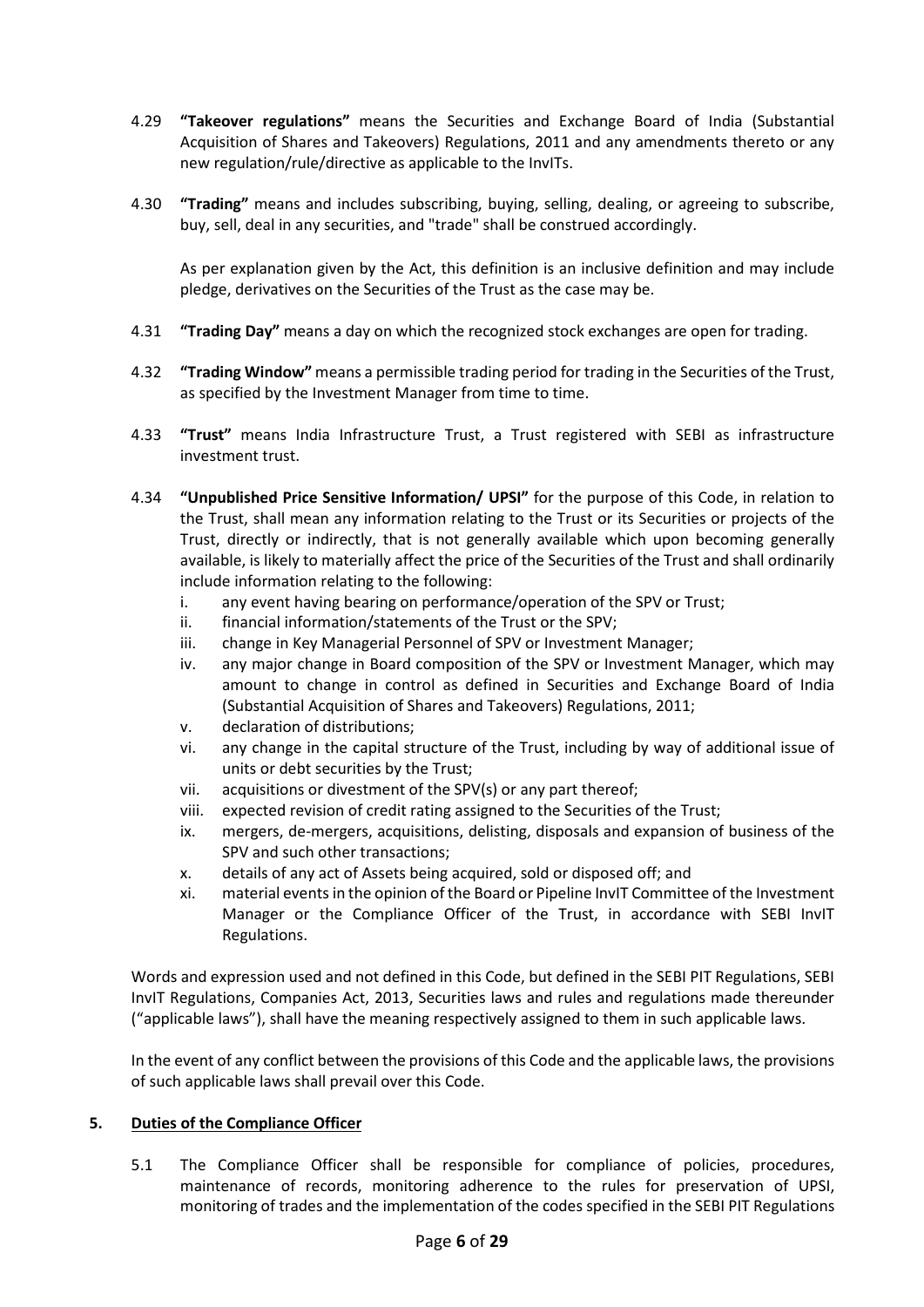under the overall supervision of the Pipeline InvIT Committee and shall have access to all information and documents relating to the Securities of the Trust for the aforesaid purpose.

- 5.2 The Compliance Officer shall maintain a complete record (either manual or in electronic form) of the Designated Persons and persons with whom such Designated Persons share a material financial relationship and changes thereto from time-to-time.
- 5.3 The Compliance Officer shall identify the Designated Persons to be covered by this Code on the basis of their role and function in the organisation and the access that such role and function would have to UPSI, in addition to seniority and professional designation.
- 5.4 In addition to the closure of trading window as provided under the SEBI PIT Regulations, the Compliance Officer is required to close the trading window for trading in Securities, from time to time, as and when it determines that a Designated Person or class of Designated Persons can reasonably be expected to have possession of UPSI in relation to the Securities. The Compliance Officer shall maintain a record of "Restricted Period" specified from time to time.
- 5.5 The Compliance Officer shall maintain records of all the declarations submitted in the appropriate form by the Designated Persons for a minimum period of five years.
- 5.6 Grant of pre-trading approvals to the Designated Persons for trading in the Securities of the Trust and monitoring of such trading.
- 5.7 The Compliance Officer shall assist all the Specified Persons to whom this Code is applicable, in addressing any clarifications regarding the SEBI PIT Regulations and this Code.
- 5.8 The Compliance Officer shall report to the Pipeline InvIT Committee.
- 5.9 In case it is observed by the Investment Manager and/or Compliance Officer that there has been a violation of the SEBI PIT Regulations, the Compliance Officer shall inform the stock exchange where Securities of the Trust are listed, promptly on becoming aware of such violations.
- 5.10 The Compliance Officer shall provide reports to the Pipeline InvIT Committee and to the Chairperson of the Board on annual basis on the following:
	- Status of compliance of the Code:
	- Status of compliance of the Code of Practices and Procedures for Fair Disclosure of UPSI;
	- Details of trading in Securities of the Trust by Designated Persons;
	- Violation(s), if any, of the Code.

### **6. Communication or procurement of UPSI**

- 6.1 All information should be handled on a need-to-know basis and no UPSIshall be communicated to any person except in furtherance of Legitimate Purposes, performance of duties or discharge of legal obligations.
- 6.2 The details of sharing of UPSI shall be informed to the Compliance Officer for updating in the structured digital database.

### **7. Preservation of UPSI**

7.1 To prevent the misuse of confidential information, the Trust, the Investment Manager and the Project SPV adheres to Chinese Wall procedures which separate those areas of the Trust, the Investment Manager and the SPV(s), that routinely have access to confidential information,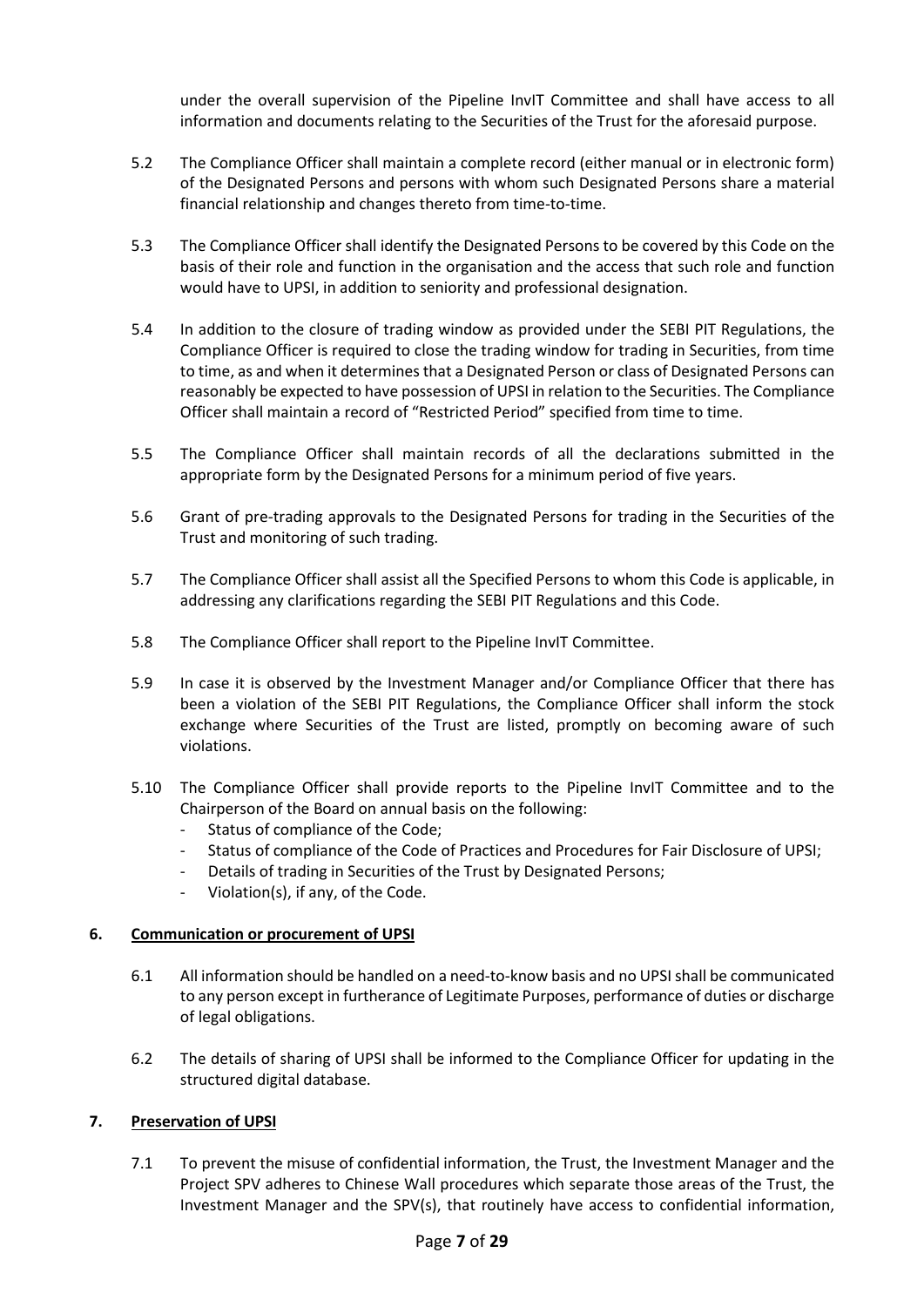considered "inside areas" from those which provide support services, considered "public areas".

- 7.2 The Employees in the inside area shall not communicate any UPSI to anyone in public area.
- 7.3 All UPSI is to be handled on "need to know basis" i.e. UPSI should be disclosed only to those within the Trust, the Investment Manager and the SPV(s), respectively, who need the information to discharge their duty and whose possession of such information will not give rise to a conflict of interest or appearance of misuse of the information.
- 7.4 In exceptional circumstances employees from the public areas may be brought "over the wall" and given confidential information on the basis of "need to know" criteria, under intimation to the Compliance Officer.
- 7.5 Any person who is brought inside the "inside areas" shall be conversant with his/her obligation to preserve confidentiality and shall be informed to maintain confidentiality of such UPSI in relation to the Trust, the Investment Manager and the SPV(s), in compliance with the SEBI PIT Regulations.

### **8. Institutional Mechanism for prevention of insider trading**

- 8.1 The Pipeline InvIT Committee of the Investment Manager shall put in place adequate and effective system of internal controls to ensure compliance with the requirements under the SEBI PIT Regulations to prevent insider trading.
- 8.2 The internal controls shall include the following:
	- i. all employees who have access to UPSI are identified as Designated Person(s);
	- ii. all the UPSI shall be identified and its confidentiality shall be maintained;
	- iii. adequate restrictions shall be placed on communication or procurement of UPSI;
	- iv. lists of all employees and other persons with whom UPSI is shared shall be maintained and confidentiality agreements shall be signed or notice shall be served to all such employees and persons;
	- v. all other relevant requirements specified under the SEBI PIT Regulations and this Code shall be complied with;
	- vi. periodic process review to evaluate effectiveness of such internal controls.
- 8.3 The Pipeline InvIT Committee of the Investment Manager shall ensure that the Compliance Officer or such other analogous person ensures compliance with regulation 9 and subregulations (1) and (2) of Regulation 9A of the SEBI PIT Regulations.
- 8.4 The Investment Manager of the Trust shall formulate written policies and procedures for inquiry in case of leak of UPSI or suspected leak of UPSI, which shall be approved by the Pipeline InvIT Committee of the Investment Manager and accordingly initiate appropriate inquiries on becoming aware of leak or suspected leak of UPSI. Further, the Compliance Officer shall promptly inform SEBI of such leaks, inquiries and results of such inquiries.
- 8.5 If an inquiry has been initiated by the Investment Manager in case of leak or suspected leak of UPSI, the relevant intermediaries and fiduciaries shall co-operate with the Investment Manager in connection with such inquiry conducted by Investment Manager.

Professional Firms such as auditors, accountancy firms, law firms, analysts, insolvency professional entities, consultants, banks etc., assisting or advising the Investment Manager or the Trust shall be collectively referred to as fiduciaries for the purpose of the SEBI PIT Regulations.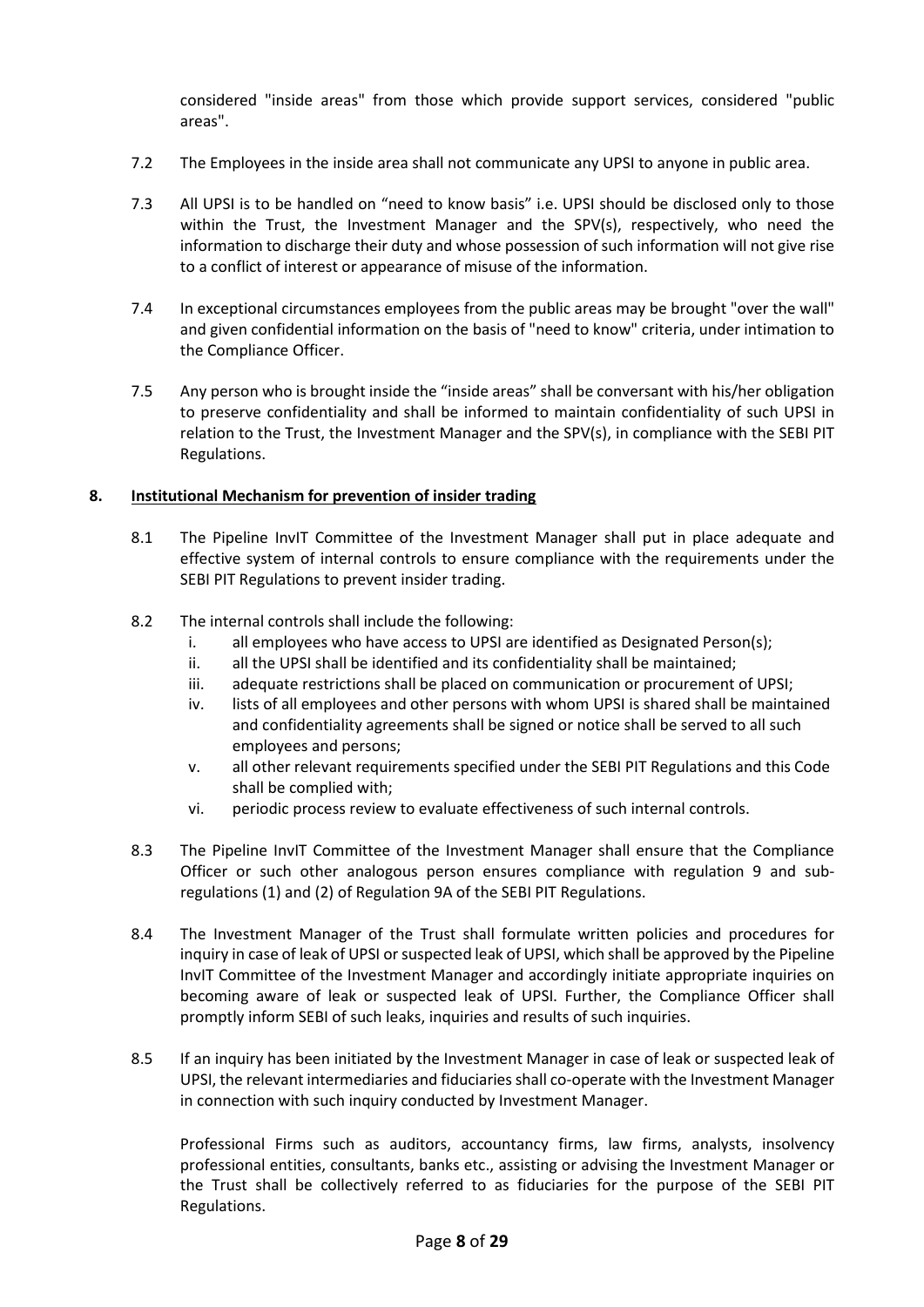# **9. Dealing in case of suspected leak or leak of UPSI**

- 9.1 **Inquiry for leakage of UPSI:** In case any UPSI is proposed to be provided, the person proposing to provide the information shall consult the Compliance Officer or any member of the Pipeline InvIT Committee in advance. In case any UPSI is leaked or is suspected to be leaked by any Insider, the Compliance Officer shall report to the Pipeline InvIT Committee and Chairman of the Board. The Chairman of the Board or the Pipeline InvIT Committee will thereafter consider convening a meeting of the Board/ Committee of the Investment Manager depending on severity of the matter.
- 9.2 The Compliance Officer shall ensure that all Designated Persons are made aware of the code of conduct adopted by the Investment Manager and whistle blower policy of the SPVs, and the Investment Manager to enable the employees to report instances of leak of UPSI. Further, relevant intermediaries and fiduciaries of the Trust should be made aware that they are required to co-operate with the Investment Manager in connection with any inquiry in to leak of UPSI.
- 9.3 **Process for inquiry:** All the matters concerning leak of UPSI or suspected leak of UPSI, will be thoroughly investigated by the Compliance Officer, as may be determined by the Pipeline InvIT Committee or the Chairman of the Board. Appointment of external investigators for the purpose of investigation, may be considered if required. The investigating officer may ask the concerned Insider to remain present for investigation, discussion, etc. and can ask for personal bank account statements or such other details or documents as he deems fit.
- 9.4 **Powers of investigating officer:** The powers of the investigating officer for inquiry under this Policy are:
	- i. To investigate the matter;
	- ii. To ask the concerned Insider for personal presence, examination, cross examination etc.;
	- iii. To call for personal information/ documents from Insider;
	- iv. To file complaint, if required, before police authority/ designated cell under the Information Technology Act, 2000;
	- v. To retain the documents gathered during investigation; and
	- vi. To report to the Board of the Investment Manager.

### **10. Prohibition on communicating or procuring UPSI**

- 10.1 An Insider shall not communicate, provide, or allow access to any UPSI, relating to the Trust (including its Investment Manager and SPVs) or its Securities, to any person including other Insiders, except to the extent allowed by this Policy or Applicable Law.
- 10.2 Further, no person shall procure from or cause the communication by an Insider of UPSI, relating to the Trust (including its Investment Manager and SPVs) or its Securities.

Provided that nothing contained above shall be applicable when UPSI is communicated, provided, allowed access to or procured under the knowledge of Compliance Officer:

i. in furtherance of Legitimate Purposes, performance of duties or discharge of legal obligations pursuant to appropriate confidentiality and non-disclosure agreements being executed; or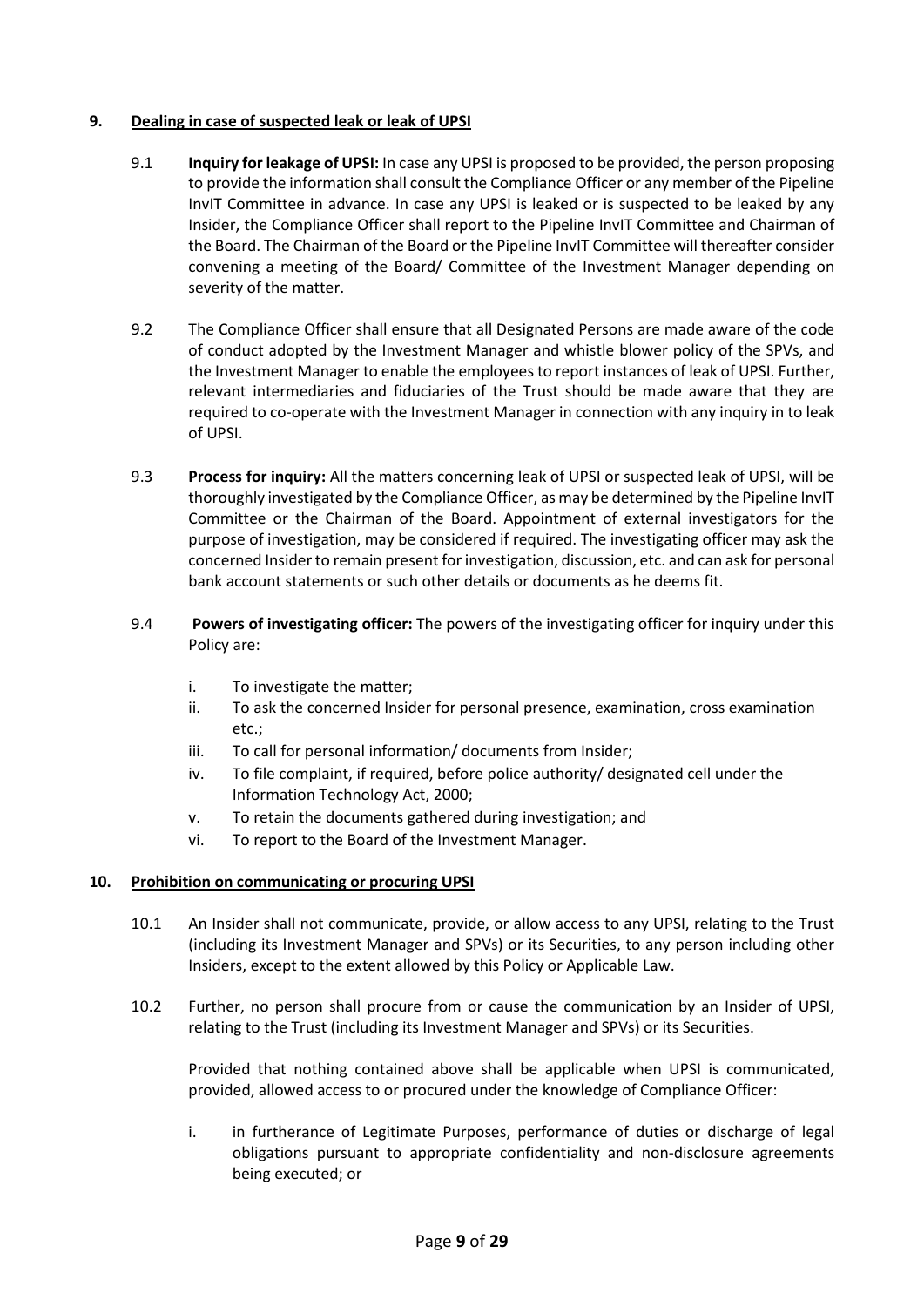- ii. in the event the Pipeline InvIT Committee or the Board of the Investment Manager directs or causes the public disclosure of UPSI in the best interest of the Trust; or
- iii. within a group of persons, if such persons have been identified and secluded within a "Chinese Wall" or information barrier by the Compliance Officer from the rest of the Trust (including its Investment Manager, its associates, Sponsors, Sponsor Group and SPVs), for a particular purpose or for a specified period of time in furtherance of Legitimate Purposes, performance of duties or discharge of legal obligations, and are subjected to, among other conditions, additional confidentiality obligations, information barriers designed to prevent exchanges of UPSI outside the "Chinese Wall", and the execution of an undertaking by such persons to abstain and / or forego Trading during such seclusion or till the UPSI no longer constitutes UPSI; or
- iv. is subject to execution of agreements for the confidentiality and non-disclosure obligations on the part of parties to the transaction and such parties shall keep information so received confidential, if it: –
	- a. entails an obligation to make an open offer under the SEBI (Substantial Acquisition of Shares and Takeovers) Regulations, 2011, as amended ("**Takeover Regulations**") or such similar offer under Applicable Law where the Board is of the informed opinion that sharing of such information is in the best interests of the Trust, its SPVs, and the Investment Manager; or
	- b. does not entail an obligation to make an open offer under the Takeover Regulations or such similar offer under Applicable Law but where the Pipeline InvIT Committee or the Board is of the informed opinion that sharing of such information is in the best interests of the Trust, SPVs, and the Investment Manager and the information that constitutes UPSI is disseminated and made generally available at least two Trading Days prior to the proposed transaction being effected in such form as the Compliance Officer may determine to be adequate and fair to cover all relevant and material facts.
- 10.3 The persons who are wall-crossed/receive UPSI should be informed that as long as they are involved in the transaction and are in possession of UPSI, such persons would be deemed to be "Insider" in terms of the SEBI PIT Regulations and this Policy. Accordingly, such persons will be required to comply with the applicable provisions of this Policy, the SEBI PIT Regulations and other Applicable Laws, including maintaining confidentiality of the UPSI. These persons are responsible for ensuring that the Chinese Wall is not breached inadvertently or deliberately. Any known or suspected breaches of the Chinese Wall must be referred to the Compliance Officer immediately.
- 10.4 Any person who communicates any UPSI shall duly inform the Compliance Officer/Chief Investor Relations Officer, the following:
	- i. Name and designation of the person sharing UPSI;
	- ii. Name of the person or entity with whom the UPSI is shared ("UPSI Receiver");
	- iii. Name of the entity with which the UPSI Receiver is associated;
	- iv. Address of the UPSI Receiver;
	- v. Permanent account number or any other identifier, as authorized under law, where Permanent Account Number is not available of the UPSI Receiver;
	- vi. Nature or type of UPSI shared;
	- vii. Purpose of sharing UPSI;
	- viii. Date of sharing UPSI; and
	- ix. Mode of sharing UPSI.
- 10.5 The Compliance Officer (with the support of IT-Head of the organization) shall maintain a structured digital database for the same and such databases shall not be outsourced and shall be maintained internally with adequate internal controls and checks such as time stamping and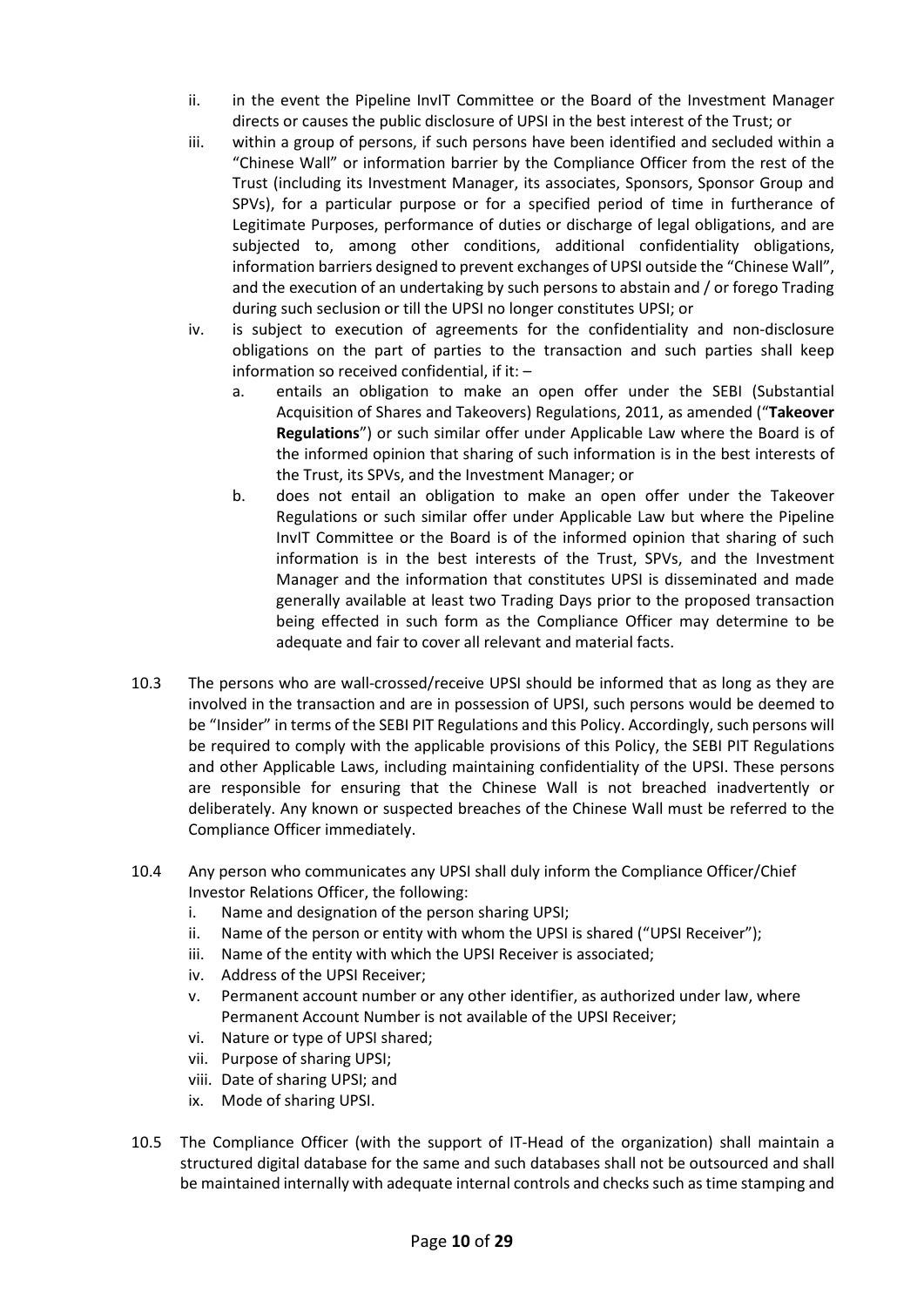audit trails to ensure non-tampering of the database. The database shall include records of the Insiders with respect to:

- i Whether the UPSI was required to be shared;
- ii The reason for sharing the UPSI;
- iii Whether the person was authorized to share the UPSI;
- iv Whether the Compliance Officer was intimated before such sharing of UPSI;
- v Whether any non-disclosure agreement was signed with the specific person; and
- vi Whether notice to maintain confidentiality of the shared UPSI has been given.

The structured digital database shall be preserved for a period of 8 (eight) years after completion of the relevant transactions and in the event of receipt of any information from SEBI regarding any investigation or enforcement proceedings, the relevant information in the structured digital database shall be preserved till the completion of such proceedings.

# **11. Principles of Fair Disclosure for purposes of Code of Practices and Procedures for Fair Disclosure of UPSI**

- 11.1 All UPSI shall be preserved and maintained in utmost confidentiality by the respective Insider and those who are recipients of UPSI under Legitimate Purpose and reasonable steps shall be taken to maintain the same from time to time.
- 11.2 The Board shall endeavour prompt public disclosure of UPSI that would impact price discovery no sooner than credible and concrete information comes into being in order to make such information generally available. Towards this objective the Board shall make the availability of such UPSI accessible without any discrimination and disclose various corporate events, inorganic growth prospects, acquisitions and takeovers and all other material events or information upon them becoming crystalized.
- 11.3 The Board shall take reasonable steps to ensure the veracity and accuracy of information before dissemination.
- 11.4 The Board shall endeavour to make disclosures of UPSI, as and when made, in a universal and uniform manner through forums like widely circulated media and / or through Stock Exchange(s) where the Trust's Securities are listed. The Board shall ensure against selective disclosure of UPSI.
- 11.5 The Compliance Officer shall act as the Chief Investor Relations Officer of the Investment Manager who shall deal with dissemination of information and disclosure of UPSI. The Compliance Officer can be contacted for any queries or clarifications as regards dissemination of UPSI.
- 11.6 The Board shall ensure that whenever UPSI gets disclosed selectively, inadvertently, it shall ensure prompt and proper dissemination of such information so as to make it generally available.
- 11.7 The Compliance Officer in consultation with the Chairman of the Pipeline InvIT Committee shall provide appropriate and fair responses to queries on news reports and requests for verification of market rumours by regulatory authorities.
- 11.8 Chief Investor Relations Officer of the Investment Manager shall ensure that information shared with analysts and research personnel is not UPSI. While dealing with analysts or research persons or large investors like institutions, the Investment Manager shall provide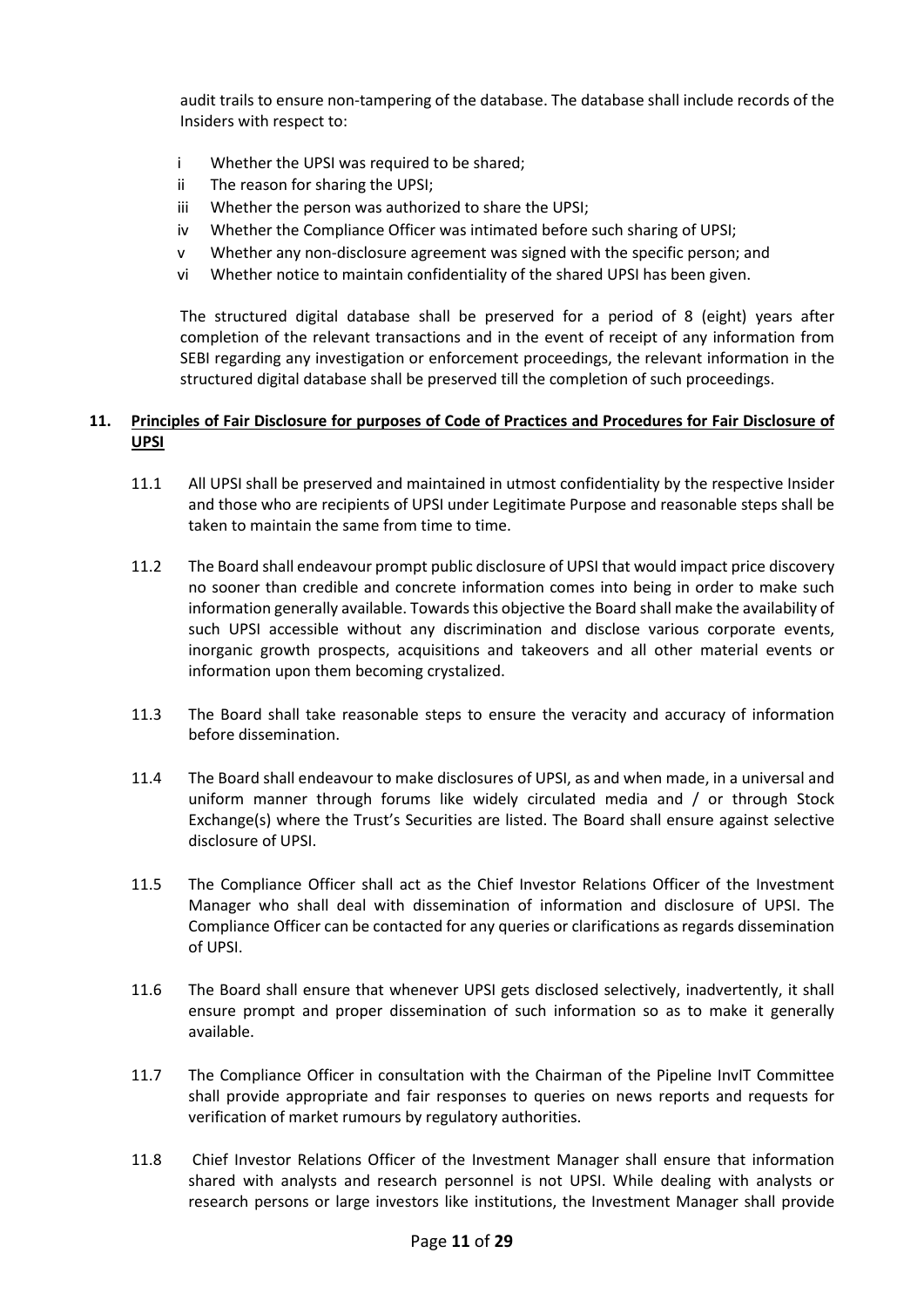only public information. Alternatively, the information given to analysts or research persons shall simultaneously be made public at the earliest.

- 11.9 Chief Investor Relations Officer of the Manager shall develop best practices to make transcripts or records of proceedings of meetings or update calls with analysts and other investor relations conferences on the official website to ensure official confirmation and documentation of disclosures made.
- 11.10 The Compliance Officer shall ensure that systems are in place for handling of all UPSI only on a need-to-know basis.

#### **12. Policy for determination of Legitimate Purpose**

Any person in receipt of UPSI pursuant to a "**Legitimate Purpose**" shall be considered an "**Insider**" for purposes of the SEBI PIT Regulations and this Code and due notice shall be given to such persons to maintain confidentiality of such UPSI in compliance with SEBI PIT Regulations.

Till the UPSI becomes a generally available information, UPSI can be shared only on a need to know basis and for Legitimate Purpose as provided in this Policy and the SEBI PIT Regulations and not to evade or circumvent the prohibitions of the SEBI PIT Regulations.

#### **13. Trading when in possession of unpublished price sensitive information**

No Insider shall trade in the Securities of the Trust that are listed or proposed to be listed on a stock exchange when in possession of UPSI. When a person who has traded in the Securities has been in possession of UPSI, his trades would be presumed to have been motivated by the knowledge and awareness of such information in his possession.

Provided that the Insider may prove his innocence by demonstrating the circumstances including the following: –

i. the transaction is an off-market *inter-se* transfer between Insiders who were in possession of the same UPSI without being in breach of Regulation 3 of the SEBI PIT Regulations and both parties had made a conscious and informed trade decision.

Provided that such UPSI was not obtained under proviso to the '*Prohibition on communicating or procuring UPSI*' under clause 10 of this Code.

Provided further that such off-market trades shall be reported by the Insiders to the Investment Manager within two working days and the Investment Manager shall notify the particulars of such trades to the stock exchange on which the Securities are listed within two Trading Days from receipt of the disclosure or from becoming aware of such information.

ii. the transaction was carried out through the block deal window mechanism between persons who were in possession of the UPSI without being in breach of Regulation 3 of SEBI PIT Regulations and both parties had made a conscious and informed trade decision;

Provided that such UPSI was not obtained under proviso to the '*Prohibition on communicating or procuring UPSI*' under clause 10 of this Code.

iii. the transaction in question was carried out pursuant to a statutory or regulatory obligation to carry out a bonafide transaction.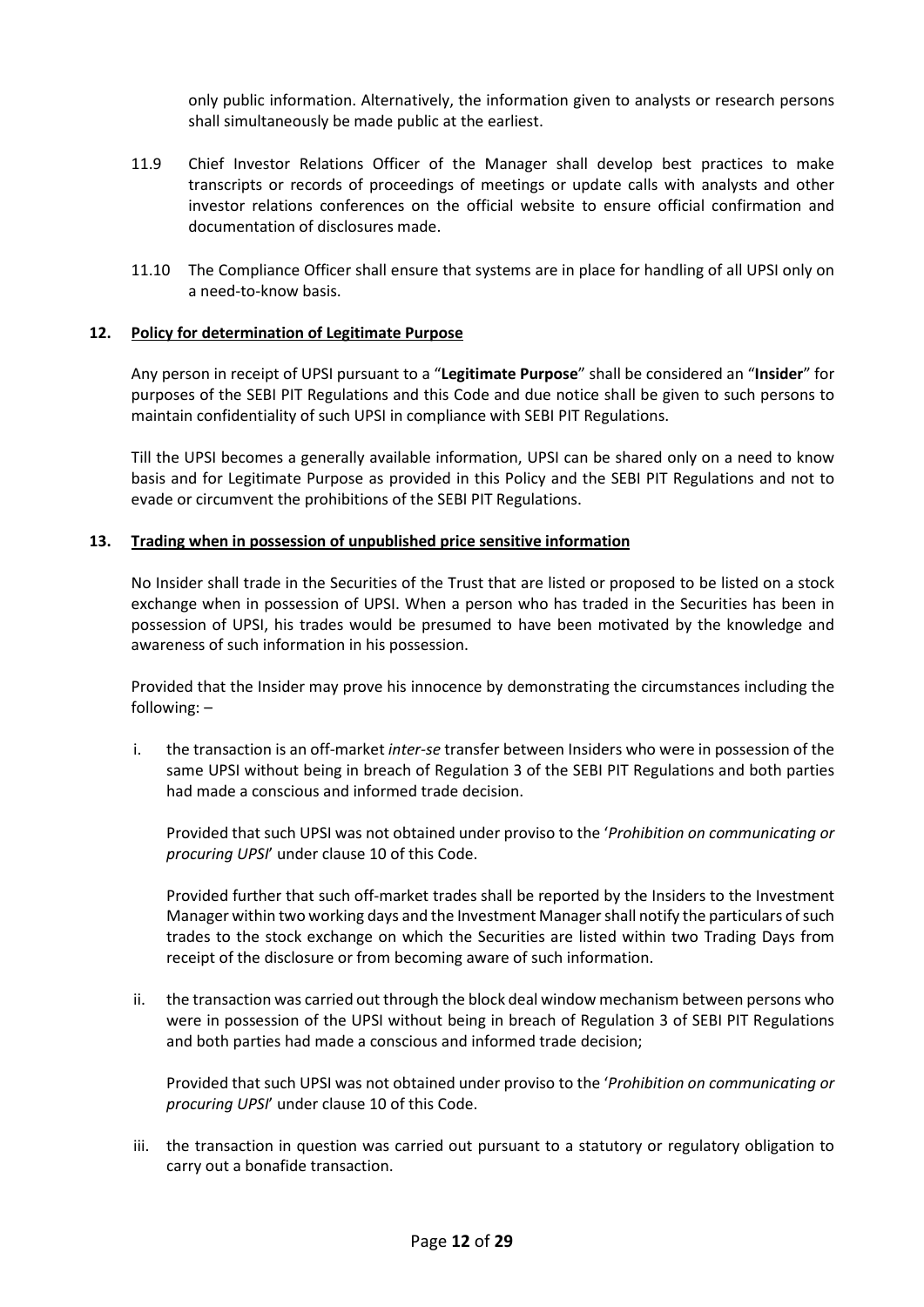- iv. the transaction in question was undertaken pursuant to the exercise of options in respect of which the exercise price was pre-determined in compliance with applicable regulations.
- v. In case of non-individual Insiders:
	- a. The individuals who were in possession of such UPSI were different from the individuals taking trading decisions and such decision-making individuals were not in possession of such UPSI when they took the decision to trade; and
	- b. Appropriate and adequate arrangements were in place to ensure that the SEBI PIT Regulations are not violated and no UPSI was communicated by the individuals possessing the information to the individuals taking trading decisions and there is no evidence of such arrangements having breached.
- vi. The trades were pursuant to a trading plan set up in accordance with the SEBI PIT Regulations.

# **14. Trading by Designated Persons**

- 14.1 No Insider shall trade in the Securities of the Trust unless a prior pre-clearance from the Compliance Officer has been obtained in accordance with this Policy.
- 14.2 Subject to the provisions of clause 13 of this Code and also subject to compliance with the SEBI PIT Regulations, the Designated Persons may execute trades during a notional "Trading Window", which shall be available during all times other than the Trading Restriction Period.
- 14.3 Notwithstanding the above, the Trading window shall be closed for Designated Persons, when the Compliance Officer determines that a Designated Person or class of Designated Persons is reasonably expected to have UPSI, in the event of the following:
	- i. Declaration of financial results;
	- ii. Declaration of distribution;
	- iii. Declaration of valuation report;
	- iv. Any acquisition, disposal or proposed acquisition or disposal of the Trust's Assets;
	- v. Change in number of issued and outstanding units;
	- vi. Any change in capital structure of the Investment Manager;
	- vii. Changes in the constitution of the Board or key managerial personnel of the Investment Manager or change in the trustee of the Trust;
	- viii. Material events as determined by the Pipeline InvIT Committee;
	- ix. Events that could result in liquidation of the Trust, its SPVs, and the Investment Manager; and
	- x. Any other event which, in the sole determination of the Compliance Officer of the Trust, severally, is UPSI.
- 14.4 Unless otherwise decided by the Board to comply with the Applicable Law, the trading window shall remain closed for a period not later than the first day after the end of the quarter/halfyear till 48 hours after the declaration of financial results for that quarter/half-year, as may be applicable.

Just for the purpose of clarity, since the Trust is required to prepare its financials on a halfyearly basis, the window shall close from April  $1<sup>st</sup>$  till 48 hours after the announce of the annual financial results to the exchange(s) and similarly from October  $1<sup>st</sup>$  till 48 hours after the announce of the half-yearly financial results to the exchange(s).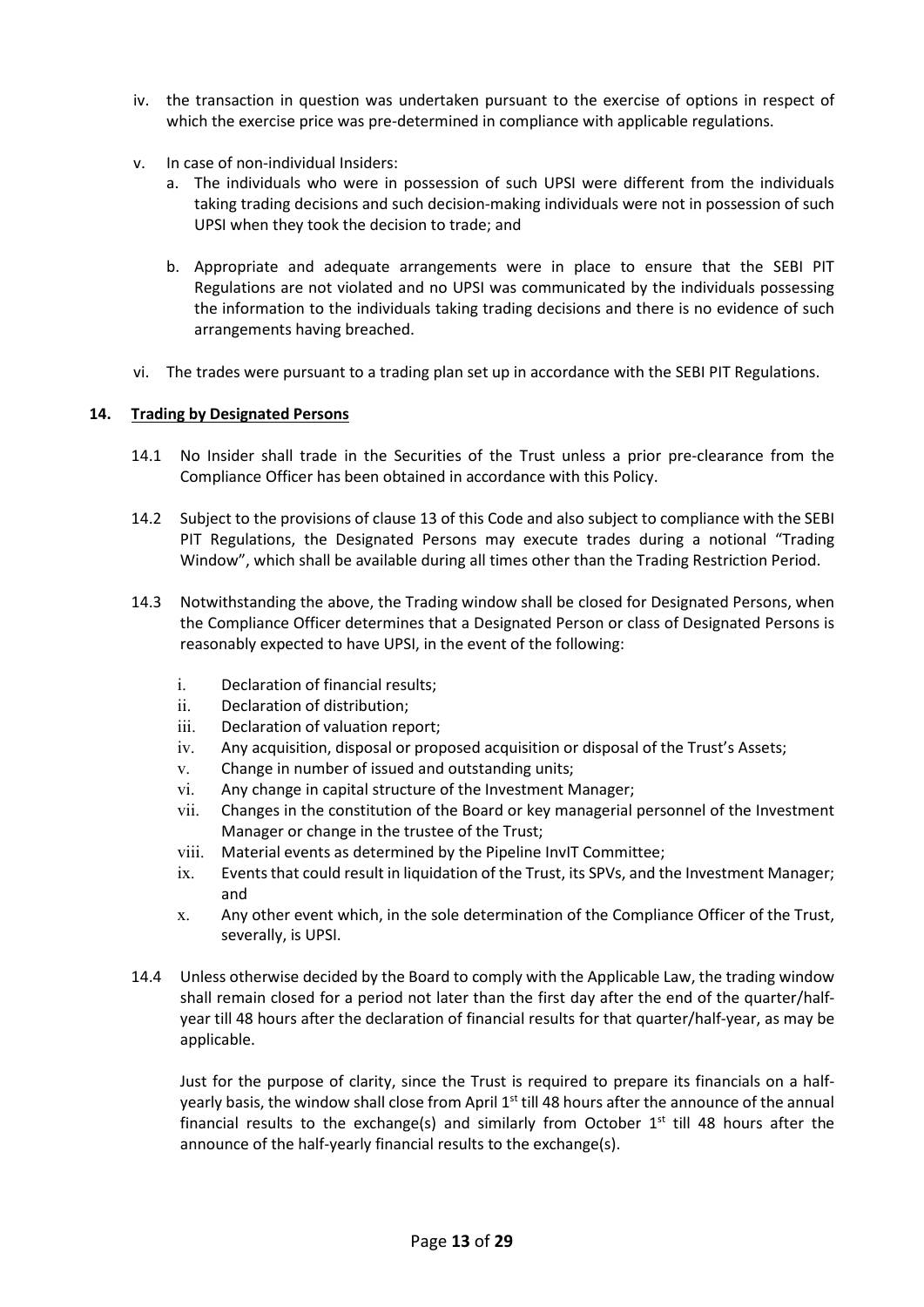- 14.5 The Trading Window shall remain closed for a period of at least two Trading Days prior to the Board meeting or Pipeline InvIT Committee meeting in relation to approval of any of the events specified in clause 14.3 (ii) to (ix) above.
- 14.6 The Trading Window in respect of the information described above, shall be open after 48 hours from such information becoming generally available.
- 14.7 The Trading Window shall also be closed when the Compliance Officer determines that a Designated Person or class of Designated Persons can reasonably be expected to be in possession of any other UPSI.

The timing for re-opening of the trading window in such cases shall be determined by the Compliance Officer taking into account various factors including the UPSI in question becoming generally available and being capable of assimilation by the market, which in any event shall not be earlier than 48 hours after the information becomes generally available.

- 14.8 The trading window restrictions shall not apply in respect of
	- a. Transactions specified in clauses (i) to (iv) and (vi) of the proviso to sub Regulation (1) of Regulation (4) of the SEBI PIT Regulations and in respect of pledge of Securities for a bonafide purpose such as raising of funds, subject to pre-clearance by the Compliance Officer as per this Code and compliance with the regulations made by SEBI.
	- b. execution of trades in adherence to pre-approved Trading Plans as per clause 11 of this Code and compliance with the SEBI PIT Regulations.
	- c. Transactions which are undertaken in accordance with respective regulations made by SEBI such as acquisition by subscribing to rights issue, further public issue, preferential allotment, qualified institutions placement, etc. in accordance with applicable law or transactions which are undertaken through such other mechanism as may be specified by SEBI from time to time.

### **15. Pre-clearance of Trades**

- 15.1 When the Trading Window is open, trading by Insider shall be subject to pre-clearance by the Compliance Officer, if the value of the proposed trade is equal to or more than Rs. 10,00,000 (Rupees Ten Lakhs only) in one transaction or over a series of transactions in a calendar quarter.
- 15.2 Insiders may trade in the Securities of the Trust only after obtaining approval of the Compliance Officer by submitting an application and an undertaking as per **Annexure I**.

In case of trading by the Compliance Officer, prior permission from any Member of the Pipeline InvIT Committee shall be obtained.

- 15.3 The Compliance Officer shall not approve any proposed Trade by an Insider if the Compliance Officer determines that such Insider is in possession of UPSI. The Compliance Officer shall have the right at his discretion to refer any application for such approval to the Pipeline InvIT Committee for its advice.
- 15.4 The Compliance Officer may, after being satisfied that the application and undertaking are true and accurate, approve Trading by an Insider, on the condition that the Trade so approved shall be executed by the end of the second Trading Day following the receipt of such approval (e.g.,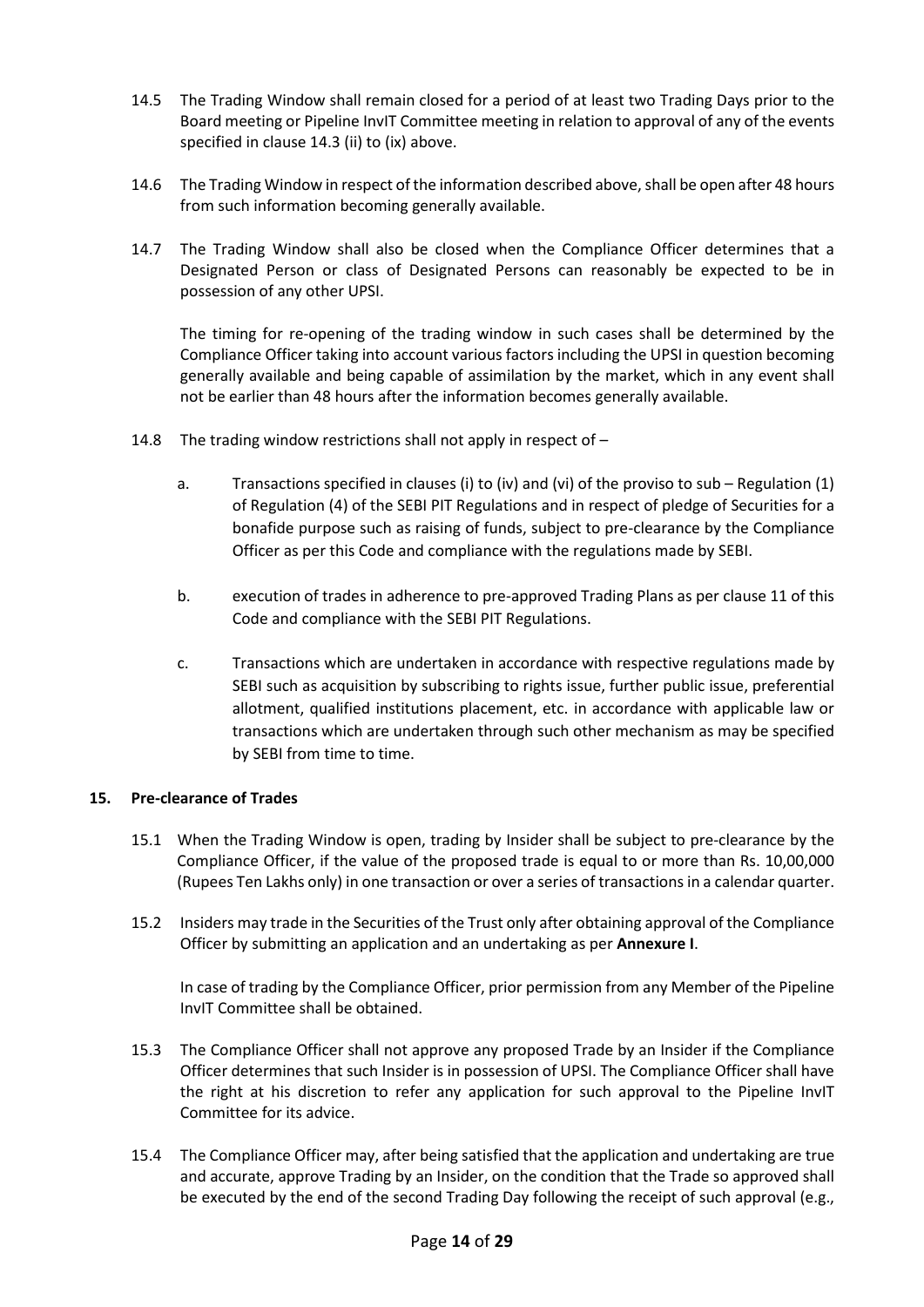if a Trade request is approved on a Monday then the trade must be executed by close of business on Wednesday).

- 15.5 The Insider shall, within two Trading Days of the execution of the Trade, submit the details of such Trade to the Compliance Officer as per **Annexure II**. In case the transaction is not undertaken, a report to that effect shall be filed in the said form.
- 15.6 If the pre-cleared Trade is not executed by the end of the second Trading Day following the receipt of approval, the Insider must secure pre-clearance of the transaction again.
- 15.7 All Insiders, who Trade in the Securities of the Trust, shall not enter into a contra trade during the next six months following the prior transaction. In case of any contra trade be executed, inadvertently or otherwise, in violation of such a restriction, the profits from such trade shall be liable to be disgorged for remittance to the SEBI for credit to the Investor Protection and Education Fund administered by SEBI. However, the Compliance Officer is empowered to grant relaxation from strict application of such restriction for reasons to be recorded in writing provided that such relaxation does not violate the SEBI PIT Regulations.

Provided that this shall not be applicable for trades pursuant to exercise of stock options.

15.8 An Insider, who Trades in Securities without complying with the pre-clearance procedure as envisaged in this Policy or gives false undertakings and/or makes misrepresentations in the undertakings executed by him/her while complying with the pre- clearance procedure shall be subjected to the penalties as envisaged in the SEBI PIT Regulations and this Code.

### **16. Trading Plans**

- 16.1 An Insider shall be entitled to formulate a trading plan that complies with Regulation 5 of the SEBI PIT Regulations (**"Trading Plan"**) for dealing in Securities of the Trust and present it to the Compliance Officer in the format annexed as **Annexure III** for approval and public disclosure, pursuant to which trades may be carried out on his behalf in accordance with such plan.
- 16.2 Such Trading Plan shall
	- i. not entail commencement of trading on behalf of the insiders earlier than 6 (six) months from the public disclosure of the plan;
	- ii. not entail trading for the period between the  $20<sup>th</sup>$  (twentieth) trading day prior to the last day of any financial period for which results are required to be announced by the Trust and the  $2^{nd}$  (second) trading day after the disclosure of such financial results;
	- iii. entail trading for a period of not less than 12 (twelve) months;
	- iv. not entail overlap of any period for which another trading plan is already in existence;
	- v. set out either the value of trades to be effected or the number of securities to be traded along with the nature of the trade and the intervals at, or dates on which such trades shall be effected; and
	- vi. not entail trading in Securities of the Trust for market abuse.
- 16.3 The Compliance Officer shall review the Trading Plan to assess whether the plan would have any potential for violation of this Code or SEBI PIT Regulations and shall be entitled to seek such express undertakings as may be necessary to enable such assessment and to approve and monitor the implementation of the plan. The Compliance Officer shall approve the Trading Plan in consultation with one of the member of the Pipeline InvIT Committee.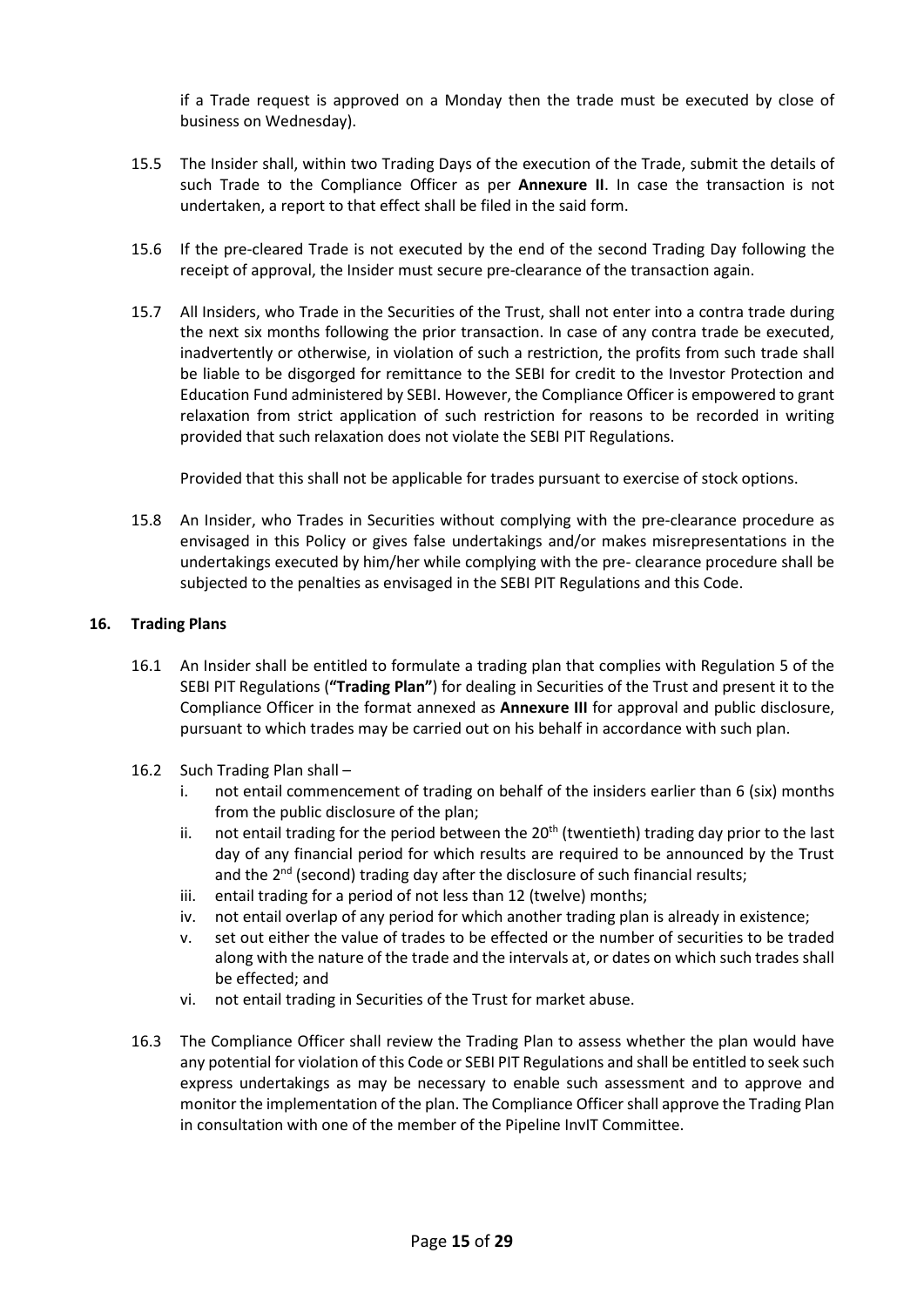- 16.4 Pre-clearance of trades shall not be required for a trade executed as per an approved trading plan. Trading window norms and restrictions on contra trade shall not be applicable for trades carried out in accordance with an approved trading plan.
- 16.5 The trading plan once approved shall be irrevocable and the Insider shall mandatorily have to implement the plan, without being entitled to either deviate from it or to execute any trade in the securities outside the scope of the Trading Plan.

*Provided that* the implementation of the Trading Plan shall not be commenced if any UPSI in possession of the Insider at the time of formulation of the plan has not become generally available at the time of the commencement of implementation and in such event the Compliance Officer shall confirm that the commencement ought to be deferred until such UPSI becomes generally available information so as to avoid a violation of this Code or SEBI PIT Regulations.

16.6 Upon approval of the trading plan, the Compliance Officer shall notify the plan to the stock exchange(s) on which the securities of the Trust are listed.

Provided that pre-clearance of trades shall not be required for a trade executed as per an approved Trading plan.

Provided further that trading window norms and restrictions on contra trade shall not be applicable for trades carried out in accordance with an approved Trading Plan.

# **17. Reporting requirements**

- 17.1 The Designated Persons shall make disclosures to the Compliance Officer or the Stock Exchange(s) and the Compliance Officer shall make all disclosures required to be made to the Stock Exchange(s), in accordance with Applicable Law.
- 17.2 The Compliance Officer may, require any other Connected Person to disclose the holdings and trading in the Securities of the Trust as per Form D set out in **Annexure IV** (as may be amended by SEBI from time to time) at such frequency as the Compliance Officer may determine.

### *17.3 Initial Disclosures*

Every person on appointment as a key managerial personnel or a director of the SPVs and the Investment Manager or upon becoming a Sponsor or member of the Sponsor Group shall disclose his / her and each of their Immediate Relatives' holding of Securities of the Trust as on the date of such appointment or becoming, to the Investment Manager within seven days of such appointment or becoming, as per Form B set out in **Annexure V** (as may be amended by SEBI from time to time).

### *17.4 Continual Disclosures*

17.4.1 Every Sponsor, member of the Sponsor Group, Designated Person, KMPs and director of the SPVs, and the Investment Manager and each of their Immediate Relatives shall disclose as per Form C set out in **Annexure VI** (as may be amended by SEBI from time to time) to the Investment Manager the number of such Securities acquired or disposed of within two Trading Days of such transaction, where such transaction value exceeds Rupees 10 lakhs.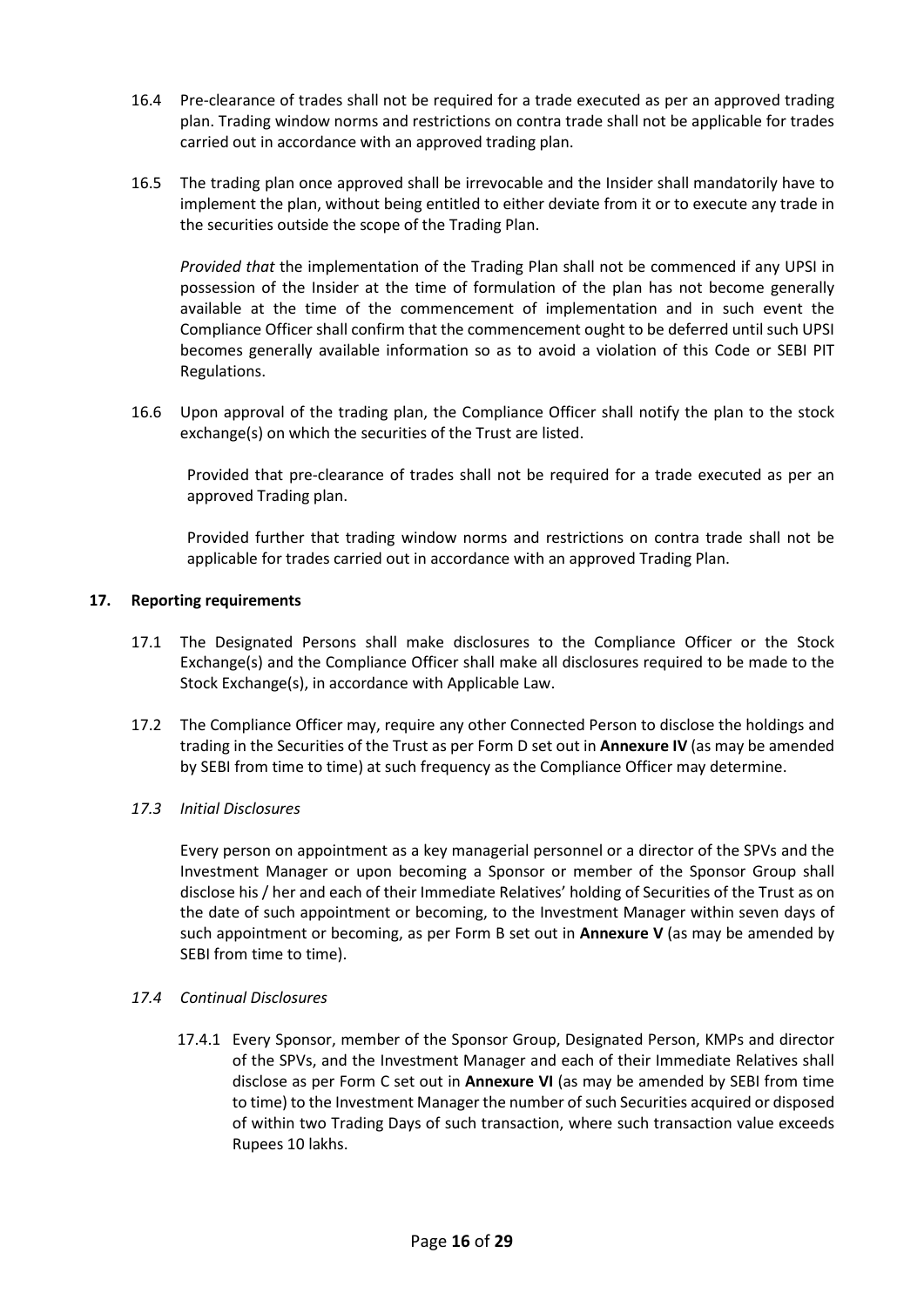- 17.4.2 The Investment Manager shall notify the particulars of such trading to the Stock Exchange(s) within two Trading Days of receipt of the disclosure or from becoming aware of such information.
- 17.4.3 The above disclosures shall be made in such form and such manner as may be specified by SEBI from time to time.
- 17.4.4 Designated Persons shall be required to disclose, as set out in **Annexure VII**, the names and Permanent Account Number, or any other identifier authorized by law of the following persons to the Investment Manager on an annual basis and as and when the information changes:
	- a. Immediate Relatives;
	- b. Persons with whom such Designated Person(s) shares a material financial relationship; and
	- c. Phone, mobile and cell numbers which are used by them

In addition, the names of educational institutions from which Designated Persons have graduated and names of their past employers shall also be disclosed on a one-time basis.

"**Material financial relationship**" shall mean a relationship in which one person is a recipient of any kind of payment such as by way of a loan or gift from a Designated Person during the immediately preceding twelve months, equivalent to at least 25% of the annual income of such Designated Person but shall exclude relationships in which the payment is based on arm's length transactions.

# **18. Dissemination of Price Sensitive Information**

- 18.1 No information shall be passed by Specified Persons by way of making a recommendation for the purchase or sale of securities of the Trust.
- 18.2 Disclosure/dissemination of UPSI with special reference to analysts, media persons and institutional investors:

The following guidelines shall be followed while dealing with analysts and institutional investors

- Only public information to be provided.
- At least two Investment Manager representatives be present at meetings with analysts, media persons and institutional investors.
- Unanticipated questions may be taken on notice and a considered response given later. If the answer includes UPSI, a public announcement should be made before responding.
- Simultaneous release of information after every such meet.

### **19. Procedure and Penalty for contravention of this Code**

- 19.1 The Trust and the Investment Manager shall follow the procedures formulated for inquiry in case of leak or suspected leak of UPSI and accordingly initiate appropriate inquiries on becoming aware of leak or suspected leak of UPSI and inform SEBI promptly of such leaks, inquiries and results of such inquiries.
- 19.2 Any Specified Person, who trades in securities or communicates any information for trading in securities, in contravention of this Code may be penalised and appropriate action will be taken by the Trust and the Investment Manager.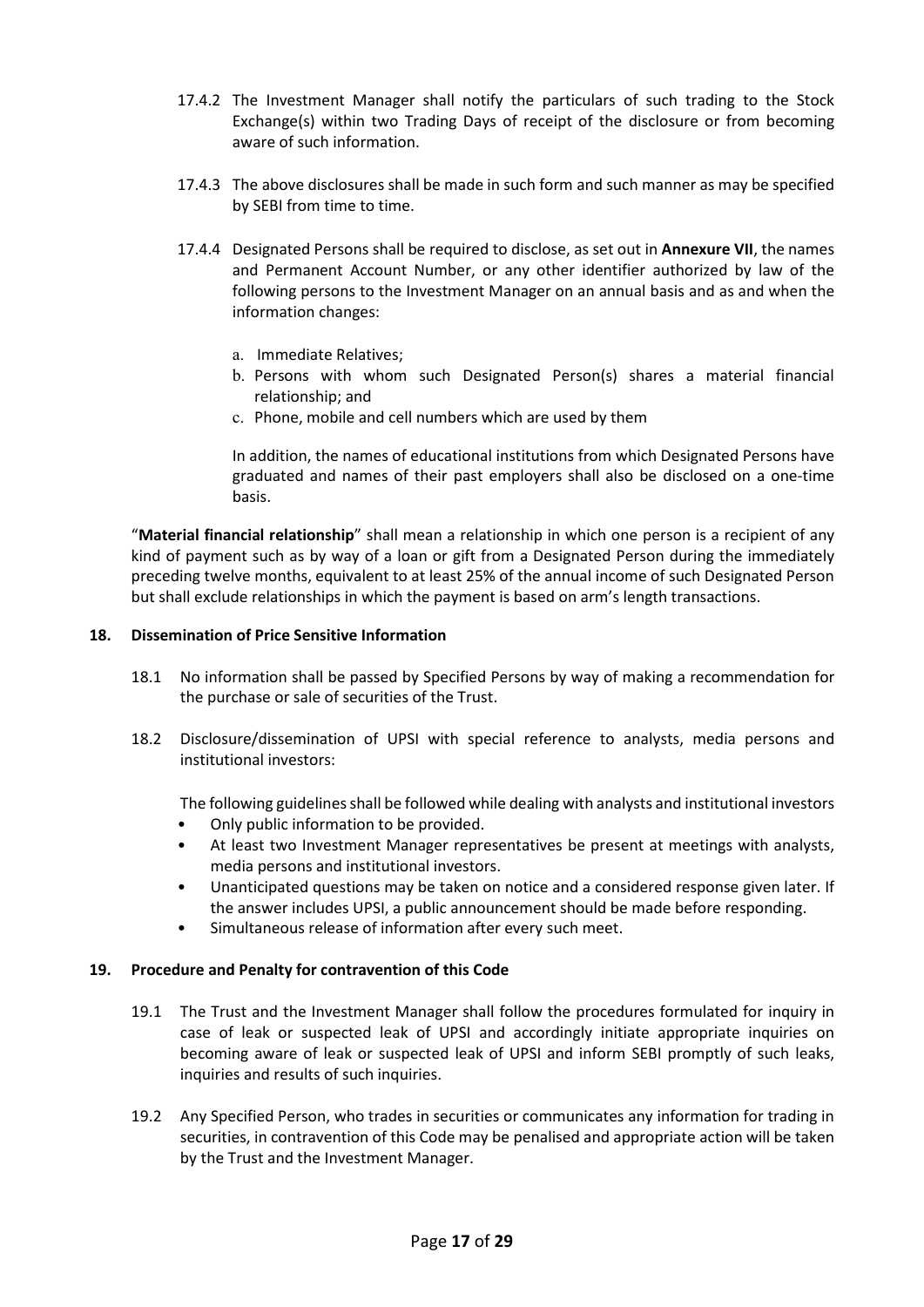- 19.3 The Specified Person who violates this Code shall also be subject to disciplinary action by the Trust and the Investment Manager, which may include wage/salary freeze, suspension, withholding of promotions, recovery, clawback, etc.
- 19.4 The action by the Trust and the Investment Manager shall not preclude SEBI from taking any action in case of violation of SEBI PIT Regulations.

## **20. Protection against retaliation and victimisation**

- 20.1 Retaliation and victimisation for reporting any leak/suspected leak of UPSI or violation/suspected violation of this Code is strictly prohibited.
- 20.2 Any employee who reports any alleged violation of insider trading laws in accordance with the Informant Mechanism introduced vide SEBI (Prohibition of Insider Trading) (Third Amendment) Regulations, 2019 dated September 17, 2019, will be protected against any discharge, termination, demotion, suspension, threats, harassment, directly or indirectly or discrimination.

# **21. General**

- 21.1 A copy of this Code will be shared with all the Specified Persons, from time to time.
- 21.2 Specified Persons are advised to acquaint themselves with their obligations under the SEBI PIT Regulations and in case any clarification/ assistance is required in that regard, they may reach out to the Compliance Officer at **compliance@pipelineinfra.com**.
- 21.3 Any act or deed not mentioned under the Code shall be in accordance with the SEBI PIT Regulations.
- 21.4 Any suspected leak of UPSI or violation of this Code can be reported to the Trust and the Investment Manager.
- 21.5 A copy of this Code shall be promptly intimated to the Stock Exchange(s) where the securities of the Trust are listed. This Code shall also be posted on the website of the Trust i.e. [www.indinfratrust.com.](http://www.indinfratrust.com/)

### **22. Review and amendment**

- 22.1 The Pipeline InvIT Committee shall review compliance with the provisions of the SEBI PIT Regulations at least once in a financial year and shall verify that the systems for internal control are adequate and are operating effectively.
- 22.2 The Pipeline InvIT Committee is authorised to amend or modify this Code, in whole or in part, as and when deemed necessary and in line with the applicable laws, rules and regulations. However, the amendment in the regulatory requirements shall be binding on the Trust and shall prevail over this Code, even if not incorporated in the Code.
- 22.3 A copy every amendment thereto shall be promptly intimated to the Stock Exchange(s) where the securities of the Trust are listed.

\*\*\*\*\*\*\*\*\*\*\*\*\*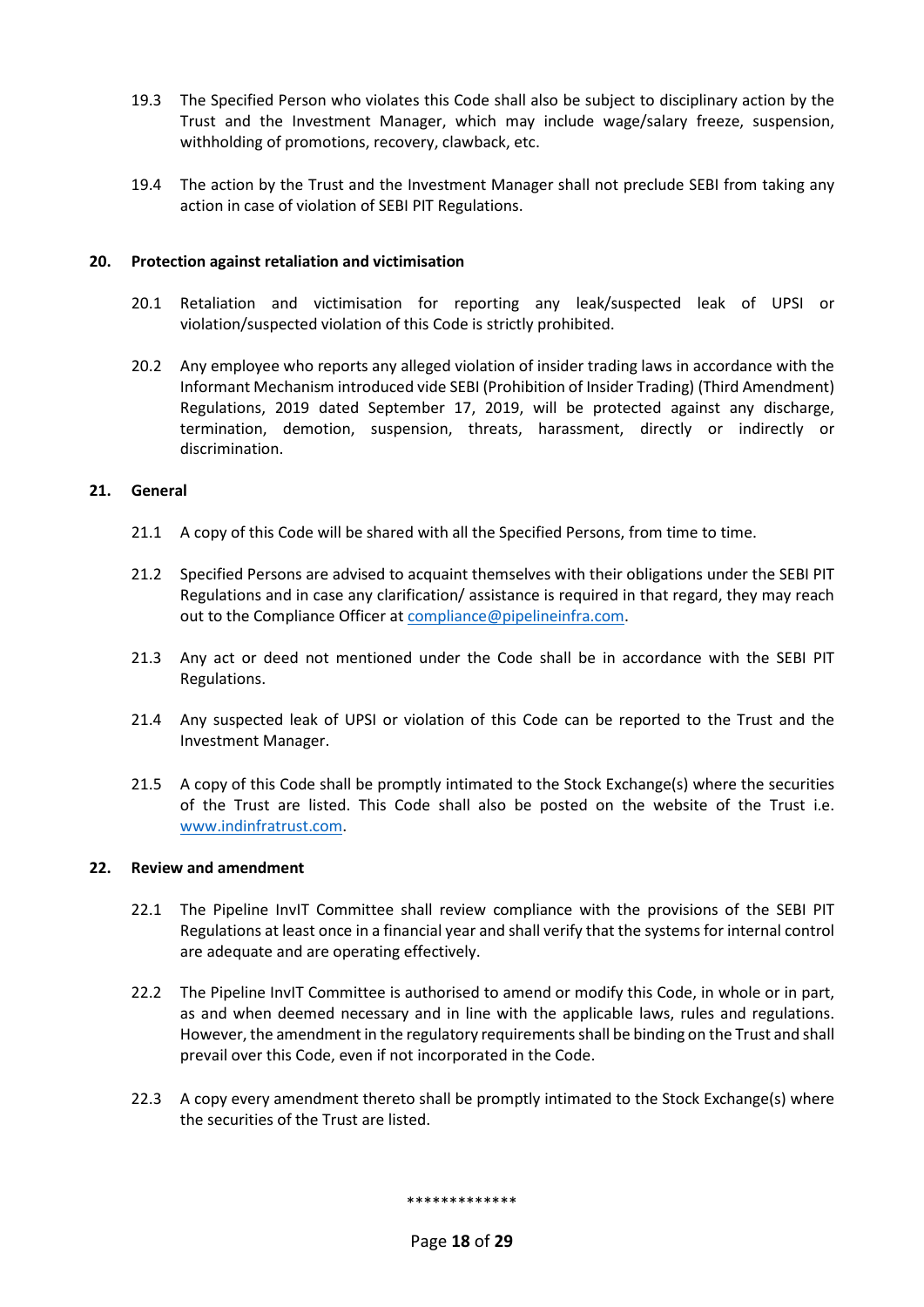#### **APPLICATION FOR PRE - CLEARANCE OF TRADING**

**Date:** \_\_\_\_\_\_\_\_\_\_\_\_\_\_

#### **To,**

#### **The Compliance Officer**

Brookfield India Infrastructure Manager Private Limited Investment Manager to India Infrastructure Trust

Pursuant to the Securities and Exchange Board of India (Prohibition of Insider Trading) Regulations, 2015 and the Company's Code of Conduct for Prohibition of Insider Trading ("Code") including Code of Practices and Procedures for fair disclosure of Unpublished Price Sensitive Information, I seek approval for purchase/sale/subscribe the Securities of the Trust as per the details given below:

| <b>Details of Designated Person</b>                                                       |                               |
|-------------------------------------------------------------------------------------------|-------------------------------|
| Name                                                                                      |                               |
| Designation                                                                               |                               |
| <b>PAN</b>                                                                                |                               |
| Location                                                                                  |                               |
| Email Id.                                                                                 |                               |
| Contact No.                                                                               |                               |
| <b>Preclearance sought for</b>                                                            | Self/ Immediate Relative      |
| If pre-clearance sought for Immediate Relative, then                                      |                               |
| Name of the Immediate Relative for whom pre-clearance sought                              |                               |
| Nature of Relationship                                                                    |                               |
| <b>PAN of Immediate Relative</b>                                                          |                               |
| Details of Security held by self/ Immediate Relative for whom the pre-clearance is sought |                               |
| Nature of Security held                                                                   | <b>Units/Other Securities</b> |
| No. of Securities held as on date                                                         |                               |
| In physical form                                                                          |                               |
| In dematerialized form                                                                    |                               |
| <b>Details of Proposed Transaction</b>                                                    |                               |
| Nature of Proposed Transaction                                                            | Sale/ Purchase / Subscription |
| No. of Securities proposed to be transacted                                               |                               |
| <b>Details of identified account</b>                                                      |                               |
| Name & contact details of Broker with Account No.                                         |                               |
| Name of Depository Participant                                                            |                               |
| DP ID                                                                                     |                               |
| Client ID                                                                                 |                               |
| Details of last trade, if any                                                             |                               |
| No. of Securities traded                                                                  |                               |
| Date of last trade                                                                        |                               |
| Whether pre-clearance was taken                                                           |                               |
| If yes, Date of approval of pre-clearance                                                 |                               |
| Reasons if the trade was not executed                                                     |                               |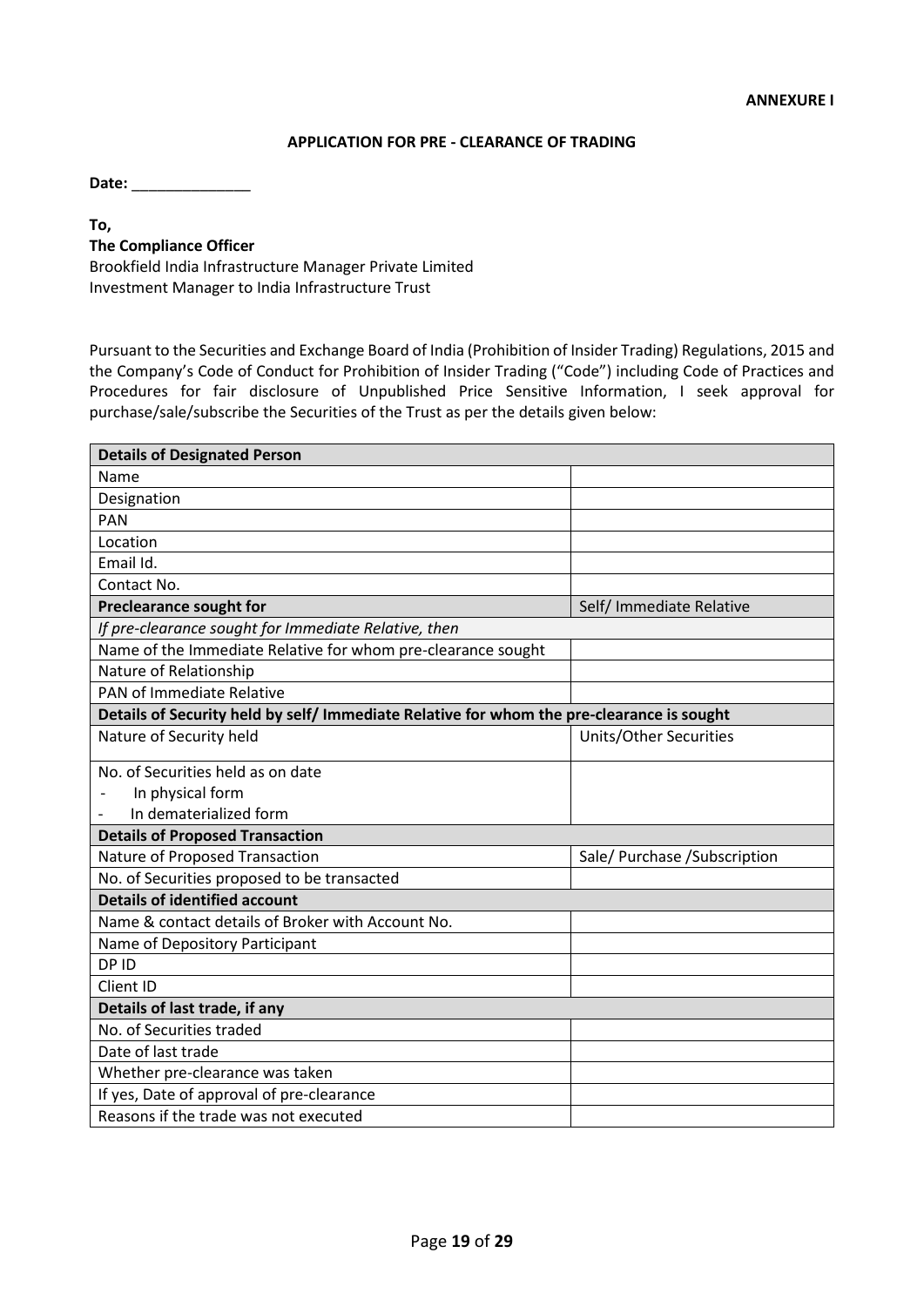I hereby confirm and declare that:

- a) I do not have access to and I am not in possession/ knowledge of any information that could be construed as Unpublished Price Sensitive Information (UPSI) as defined in the Code upto the time of signing this undertaking;
- b) In the event that I get access to or I am in possession/knowledge of any information that could be construed as UPSI, after the signing of this undertaking but before executing the transaction for which approval is sought, I shall inform the Compliance Officer immediately and shall completely refrain from dealing in the Securities of the Trust until such information becomes generally available to the public;
- c) I have not and shall not enter into any opposite transaction (buy/sell) during the previous/ next six months from the date of last transaction;
- d) I have not contravened any provision of this Code;
- e) I undertake to submit the necessary forms/ documents within the prescribed timelines.
- f) I am aware that, I shall be liable to face penal consequences including disciplinary action in case the above declarations are found to be misleading or incorrect at any time;
- g) All the disclosures made by me hereunder are complete, true and accurate;
- h) I agree to comply with the provisions of the Code at all times and provide any information relating to the trade as may be required by the Compliance Officer and permit the Trust/Investment Manager to disclose such detail to Stock Exchange/ SEBI, if so required; and
- i) I further hereby agree to indemnify and keep the Trust, the Investment Manager and its Directors indemnified from and against all and any penalties/fines that may be imposed on them by the SEBI and/or any other statutory authorities as a result of violation by me of the SEBI (Prohibition of Insider Trading) Regulations 2015 as amended from time to time and the Code prescribed by the Investment Manager.

**Date :** 

**Signature:** \_\_\_\_\_\_\_\_\_\_\_\_\_\_\_\_\_\_ **Signature:** \_\_\_\_\_\_\_\_\_\_\_\_\_\_\_\_\_\_\_\_\_\_\_

(On behalf of Immediate Relative)

**Name:** 

### **Designation:**

*Please provide all the information. Incomplete forms will not be accepted.*

For use of Compliance Officer:

| PCO No. | <b>Application</b> | Approval    | Approval           | Approval    | Pre-clearance | Compliance |
|---------|--------------------|-------------|--------------------|-------------|---------------|------------|
|         | received           | <b>Date</b> | <b>Granted for</b> | granted for | valid upto    | Officer's  |
|         | date               |             | (Type of           | (No. of     | (dd/mm/yyy)   | signature  |
|         |                    |             | transaction)       | Securities) |               |            |
|         |                    |             | Sale/              |             |               |            |
|         |                    |             | Purchase           |             |               |            |
|         |                    |             | /Subscription      |             |               |            |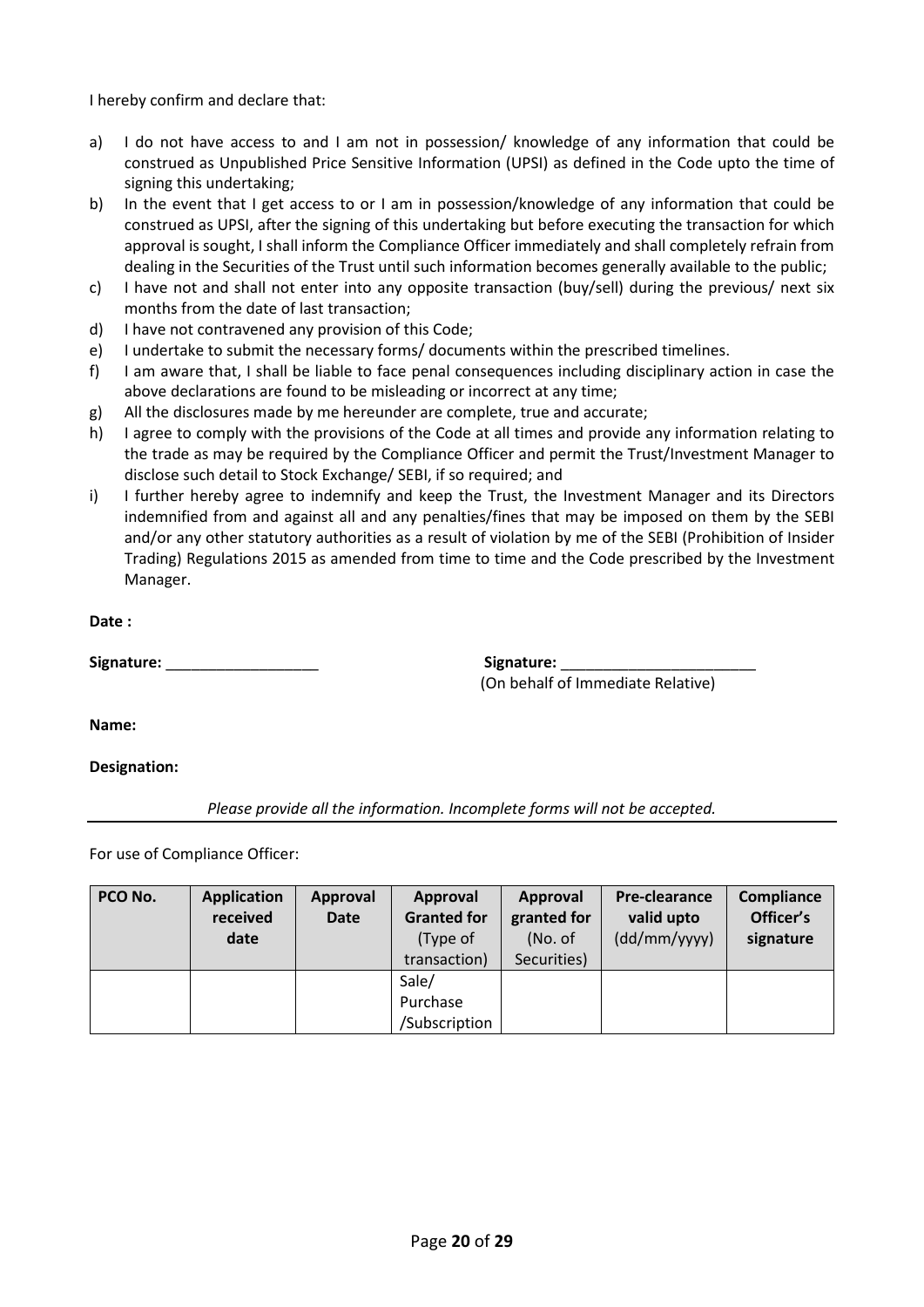#### **FORM OF DISCLOSURE OF TRANSACTIONS EXECUTED/NOT EXECUTUED**

*(To be furnished within 2 Trading Days of transaction/dealing in Securities of the Trust or if the transaction is not executed, within 2 Trading days of validity of pre-clearance period)* 

| Name of Designated Person                                       |                               |
|-----------------------------------------------------------------|-------------------------------|
| Designation                                                     |                               |
| <b>PAN</b>                                                      |                               |
| Email Id                                                        |                               |
| Contact No.                                                     |                               |
| If the trade was effected in the name of Immediate Relative     |                               |
| Name of Immediate Relative                                      |                               |
| Nature of Relationship                                          |                               |
| <b>PAN</b>                                                      |                               |
| <b>Details of Pre-clearance approved</b>                        |                               |
| Type of Transaction for which pre-clearance was applied         | Purchase/ Sale / Subscription |
| No. of Shares for which pre-clearance was applied               |                               |
| Pre-clearance approved for (No. of security & date of Approval) |                               |
| Details of Transaction executed/not executed                    |                               |
| No. of Securities bought/sold                                   |                               |
| DP ID/Client ID/Folio Number                                    |                               |
|                                                                 |                               |
| Reasons if the transaction was not executed                     |                               |
| No. of Securities held prior to the date of transaction         |                               |
| Price at which the transaction executed                         |                               |
| Reasons, if transaction not executed or if executed for lower   |                               |
| quantity                                                        |                               |

In connection with the aforesaid transaction(s), I hereby undertake to preserve, for a period of 5 years and produce to the Compliance Officer/ Stock Exchange/ SEBI any of the following documents:

- 1. Broker's contract note.
- 2. Proof of payment to/from brokers.
- 3. Extract of bank passbook/statement (to be submitted in case of demat transactions).
- 4. Copy of Delivery Instruction Slip (applicable in case of sale transaction).

I agree to hold the above Securities for a minimum period of six months. In case there is any urgent need to sell these Securities within the said period, I shall approach the Compliance Officer for necessary approval (applicable in case of purchase/ subscription).

I declare that the above information is correct and that no provisions of the Trust' Code, SEBI Regulations and/or applicable laws/regulations have been contravened for effecting the above said transactions(s).

………………………………………… Signature of Designated Employee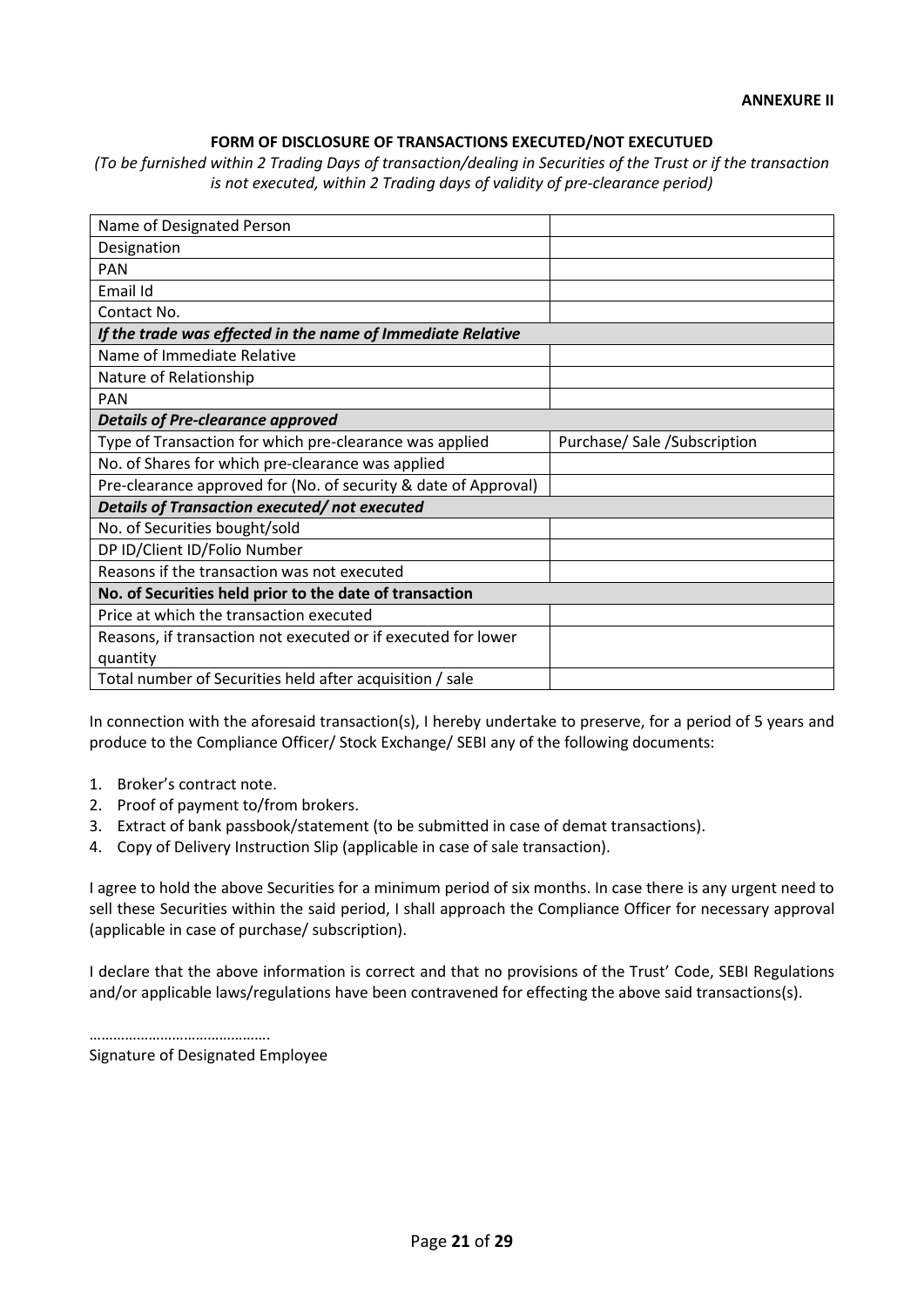#### **APPLICATION FOR TRADING PLAN**

*Date: \_\_\_\_\_\_\_\_\_\_\_\_\_* 

#### **To, The Compliance Officer**

Brookfield India Infrastructure Manager Private Limited Investment Manager to India Infrastructure Trust

1. Name of the Applicant: \_\_\_\_\_\_\_\_\_\_\_\_\_\_\_\_\_\_\_\_\_\_\_\_\_\_\_\_\_\_\_\_; PAN \_\_\_\_\_\_\_\_\_\_\_\_\_\_\_\_\_

2. No. of securities held in the Trust as on date: \_\_\_\_\_\_\_\_\_\_\_\_\_\_\_\_\_\_\_\_\_\_\_\_\_\_\_\_\_

3. Approval sought for: Self  $\qquad$ ; Immediate Relative (IR)

- 4. Trading plan belongs for a period of \_\_\_\_\_\_\_\_\_\_\_ months i.e. for a period commencing from \_\_\_\_\_\_\_\_\_\_\_\_\_\_\_\_\_\_\_\_ and ending on \_\_\_\_\_\_\_\_\_\_\_\_\_\_\_\_\_\_\_\_\_
- 5. Details of the proposed trade:

| Sr. No. | <b>Nature of transaction</b><br>(Sale/Purchase/Subscription) | Date of<br>transaction/period/<br>interval for transaction | Value of<br>trade/No. of<br>securities<br>transacted | <b>Conditions</b><br>/Remarks |
|---------|--------------------------------------------------------------|------------------------------------------------------------|------------------------------------------------------|-------------------------------|
|         |                                                              |                                                            |                                                      |                               |

#### **Undertaking:**

- a) I will not commence trading earlier than six months from the public disclosure of the plan
- b) I do not have overlapping trading plan for the same period.
- c) In the event that I am in possession/knowledge of any information that is construed as "Unpublished Price Sensitive Information" as defined in the Policy, at the time of formulation and approval of this plan but which is not made public at the time of trading as per the approved time schedule in the said plan, I shall inform the Compliance Officer of the same and shall completely refrain from dealing in the securities of the Trust until such information becomes public;
- d) I have not contravened the provisions of the Insider Trading Policy as notified by the Investment Manager from time to time;
- e) I have made full and true disclosure in the matter.
- f) I undertake to abide by this trading plan once approved and shall furnish such declarations/ disclosures as may be deemed necessary by Compliance Officer for the monitoring of this plan.
- g) I shall not use this trading plan as a tool for market abuse.

#### **Signature:**

#### **Date:**

For use of Compliance Officer: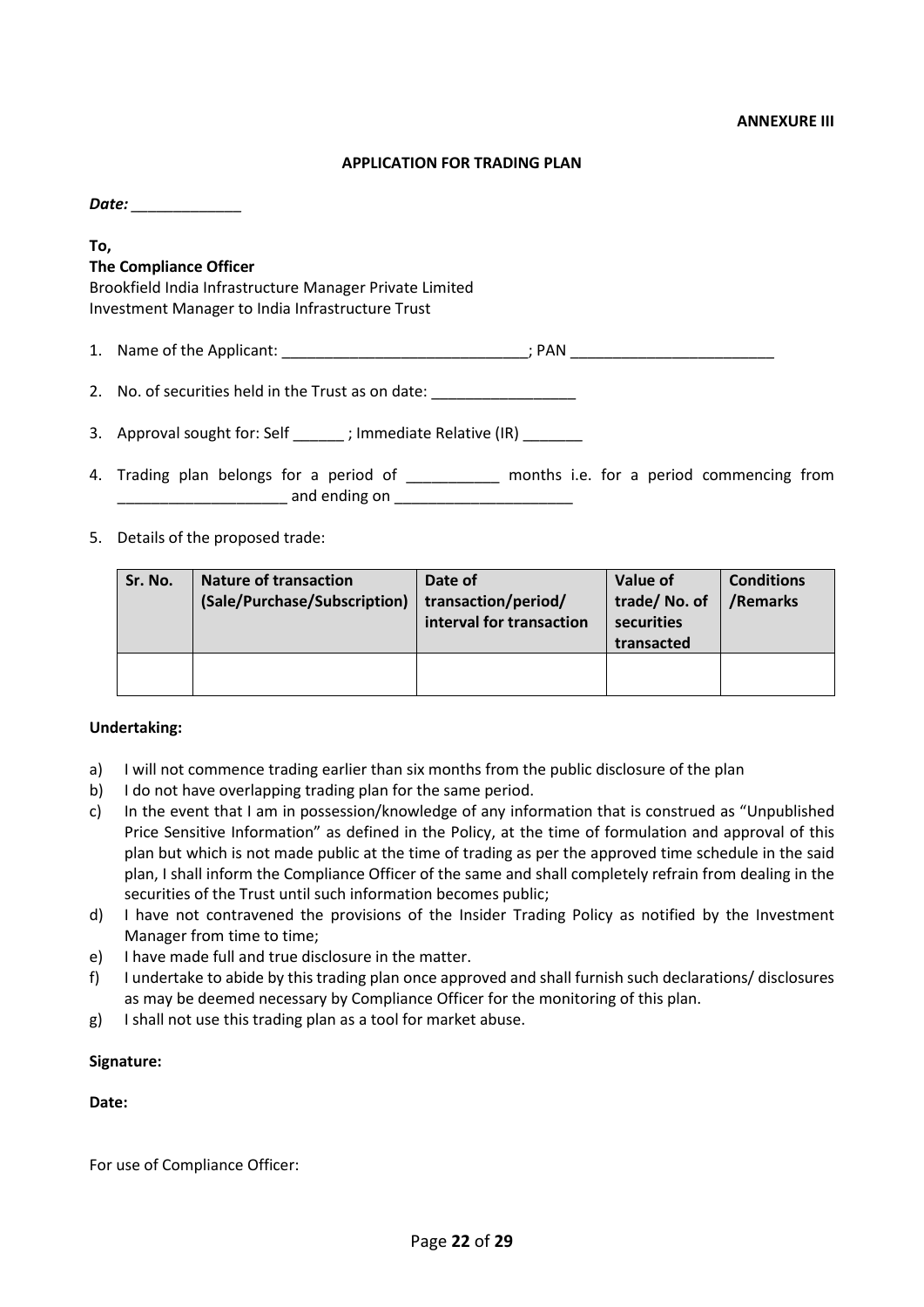| Application recd. date | <b>Approval Date</b> | Approval No. | Compliance<br>signature | Officer's |
|------------------------|----------------------|--------------|-------------------------|-----------|
|                        |                      |              |                         |           |

Approval granted for Trading Plan for a period of \_\_\_\_ months commencing from \_\_\_\_\_\_\_ up till

Notification to Stock Exchange: \_\_\_\_\_\_\_\_\_\_\_\_\_\_\_\_\_\_\_\_\_\_

\_\_\_\_\_\_\_\_\_\_\_\_\_

Signature of Compliance Officer: \_\_\_\_\_\_\_\_\_\_\_\_\_\_\_\_\_\_\_\_\_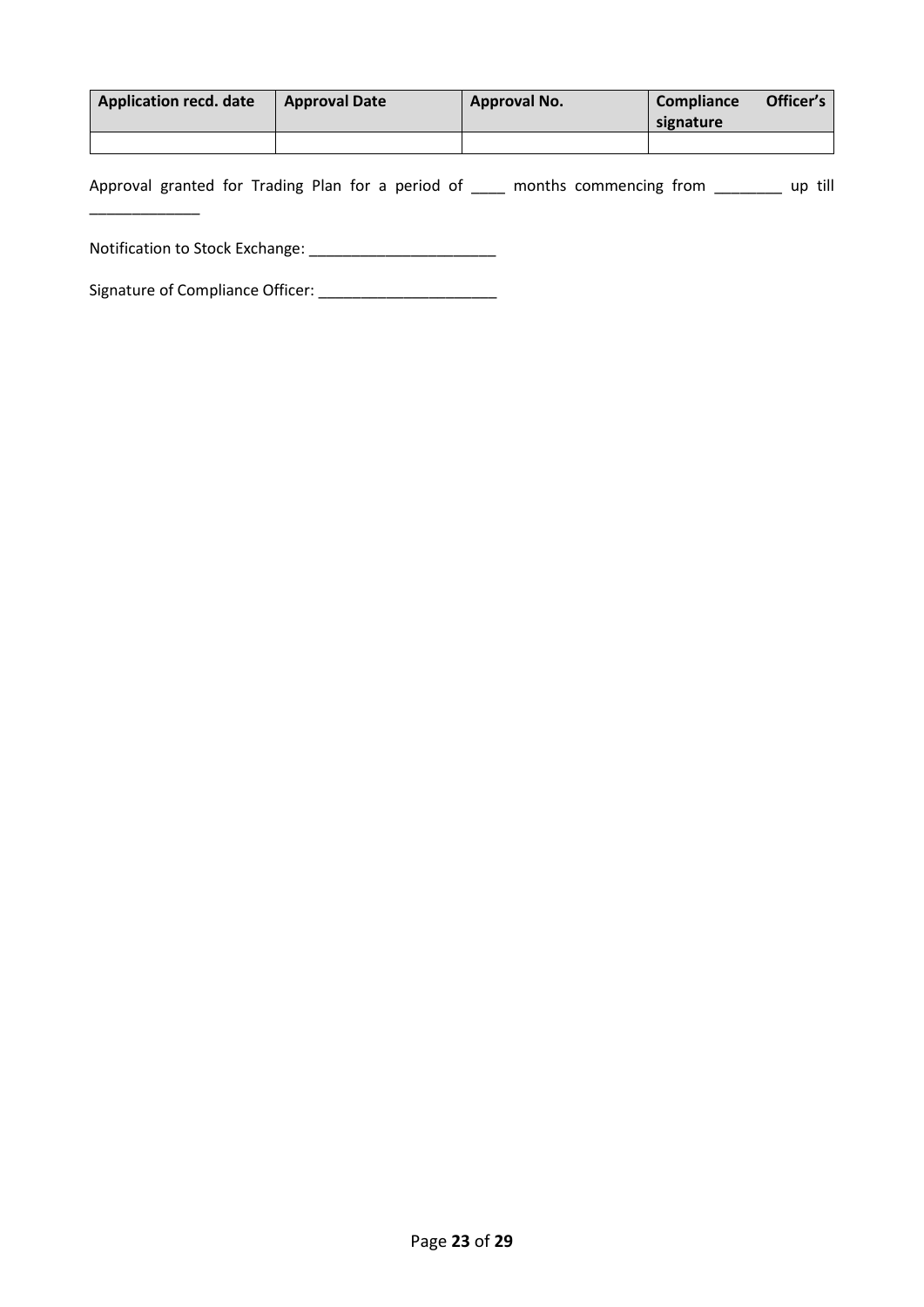### **FORM D**

**SEBI (Prohibition of Insider Trading) Regulations, 2015 [Regulation 7(3) – Transactions by Other connected persons as identified by the Investment Manager]**

Name of the Trust: ISIN of the Trust

## **Details of trading in securities by other connected persons as identified by the Investment Manager**

| Name,        | <b>Conne</b>   | <b>Securities held</b> |       | <b>Securities acquired/Disposed</b> |              |      |                  | <b>Securities held post</b> |          | Date of           |    | Date of        | Mode of            | <b>Exchang</b> |
|--------------|----------------|------------------------|-------|-------------------------------------|--------------|------|------------------|-----------------------------|----------|-------------------|----|----------------|--------------------|----------------|
| PAN,         | ct ion         | prior to               |       |                                     |              |      |                  | acquisition/disposal        |          | allotment         |    | intimatio      | acquisition /      | e on           |
| CIN/DIN,     | with           | acquisition /          |       |                                     |              |      |                  |                             |          | advice/           |    | n to the       | disposal (on       | which          |
|              |                |                        |       |                                     |              |      |                  |                             |          |                   |    |                |                    |                |
| &            | <b>Trust</b>   | disposal               |       |                                     |              |      |                  |                             |          | acquisitio        |    | Investme       | market/publi       | the            |
| address      |                |                        |       |                                     |              |      |                  |                             |          | n of              |    | nt             | c/ rights/         | trade          |
| with         |                |                        |       |                                     |              |      |                  |                             |          | shares/           |    | <b>Manager</b> | preferential       | was            |
| contact      |                |                        |       |                                     |              |      |                  |                             |          | disposal          |    |                | offer / off        | execute        |
| nos. of      |                |                        |       |                                     |              |      |                  |                             |          | <b>of</b>         |    |                | market/            | d              |
| other        |                |                        |       |                                     |              |      |                  |                             |          | <b>Securities</b> |    |                | Inter-se           |                |
| connecte     |                |                        |       |                                     |              |      |                  |                             |          | specify           |    |                | transfer,          |                |
| d            |                | Type of                | No.   | Type of                             | N            | Valu | Transactio       | Type of                     | No. and  | Fro               |    |                | <b>ESOPs etc.)</b> |                |
|              |                |                        | and   |                                     |              |      |                  |                             | % of     | m                 | To |                |                    |                |
| persons      |                | security               |       | security                            | $\mathbf{o}$ | e    | n Type           | security                    |          |                   |    |                |                    |                |
| as           |                | (For eg. $-$           | % of  | (For eg.                            |              |      | (Purchase/       | (For eg. $-$                | sharehol |                   |    |                |                    |                |
| identifie    |                | Units,                 | h.    | Units,                              |              |      | Sale/            | Units,                      | di ng    |                   |    |                |                    |                |
| d by the     |                | Warrants.              | oldin | Warran ts,                          |              |      | Pledge /         | Warrants,                   |          |                   |    |                |                    |                |
| company      |                | Converti               | g     | <b>Convert</b>                      |              |      | <b>Revocatio</b> | <b>Converti</b>             |          |                   |    |                |                    |                |
|              |                | ble                    |       | ible                                |              |      | n/               | ble                         |          |                   |    |                |                    |                |
|              |                | <b>Debentur</b>        |       | <b>Debent</b>                       |              |      | Invocation       | <b>Debenture</b>            |          |                   |    |                |                    |                |
|              |                | es, Rights             |       | ures,                               |              |      | / Others -       | s, Rights                   |          |                   |    |                |                    |                |
|              |                |                        |       |                                     |              |      |                  |                             |          |                   |    |                |                    |                |
|              |                | entitlemen             |       | <b>Rights</b>                       |              |      | <b>Please</b>    | entitlemen                  |          |                   |    |                |                    |                |
|              |                | t, etc.                |       | entitlemen                          |              |      | specify)         | t, etc.                     |          |                   |    |                |                    |                |
|              |                |                        |       | t, etc.                             |              |      |                  |                             |          |                   |    |                |                    |                |
| $\mathbf{1}$ | $\overline{2}$ | 3                      | 4     | 5                                   | 6            | 7    | 8                | 9                           | 10       | 11                | 12 | 13             | 14                 | 15             |
|              |                |                        |       |                                     |              |      |                  |                             |          |                   |    |                |                    |                |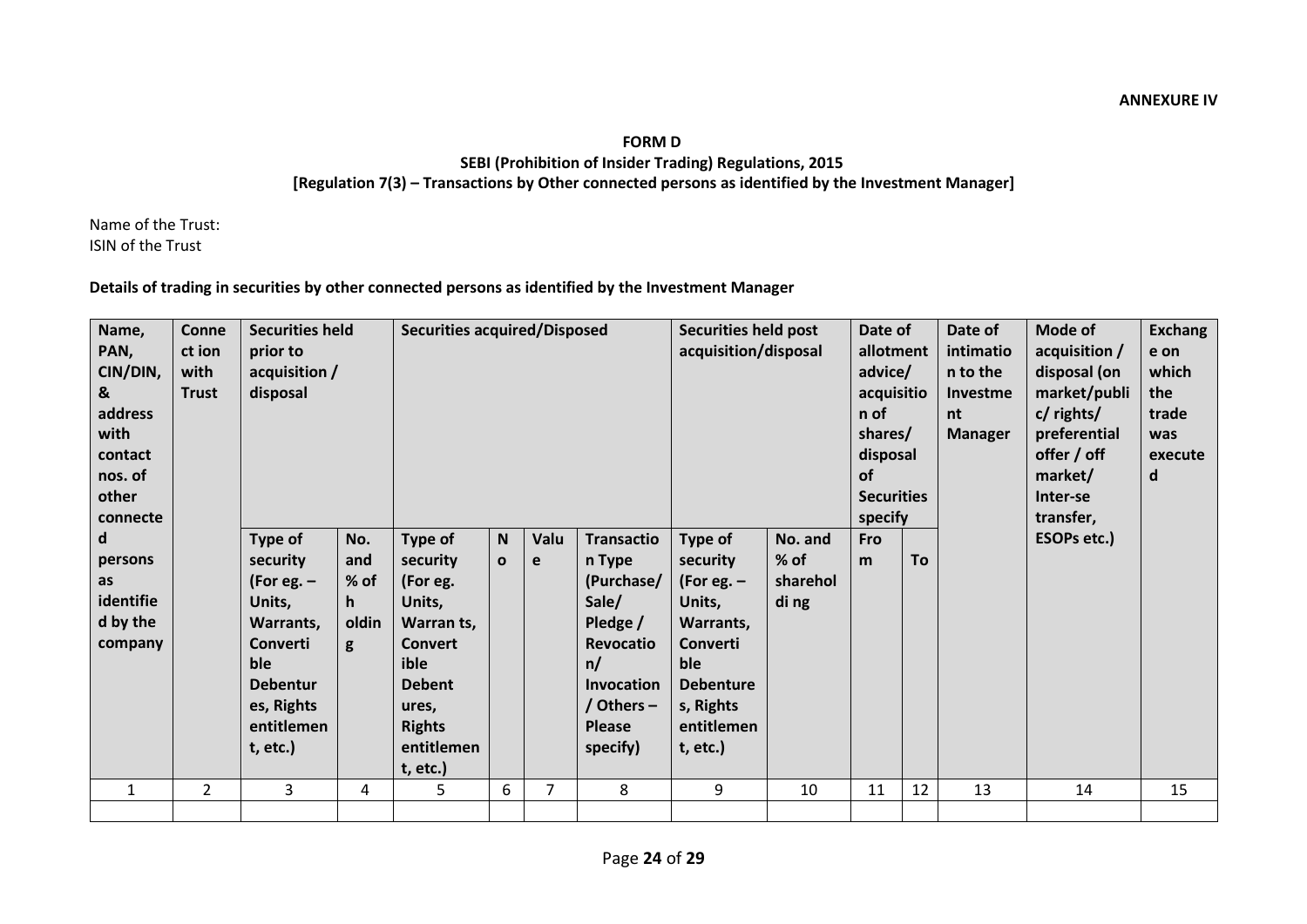*Note: (i) "Securities" shall have the meaning as defined under regulation 2(1)(i) of SEBI (Prohibition of Insider Trading) Regulations, 2015. (ii) Value of transaction excludes taxes/brokerage/any other charges* 

**Details of trading in derivatives on the securities of the Trust by other connected persons as identified by the Investment Manager** 

|                  | Trading in derivatives (Specify type of contract, Futures or Options etc) |                 |             |                       |                  | Exchange on which the trade was |
|------------------|---------------------------------------------------------------------------|-----------------|-------------|-----------------------|------------------|---------------------------------|
| Type of contract | <b>Contract specifications</b>                                            |                 | <b>Buy</b>  | <b>Sell</b>           |                  | executed                        |
|                  |                                                                           | <b>Notional</b> | Number of   | <b>Notional Value</b> | <b>Number of</b> |                                 |
|                  |                                                                           | Value           | units       |                       | units            |                                 |
|                  |                                                                           |                 | (contracts  |                       | (contracts *     |                                 |
|                  |                                                                           |                 | * lot size) |                       | lot size)        |                                 |
| 16               |                                                                           | 18              | 19          | 20                    | 21               | 22                              |
|                  |                                                                           |                 |             |                       |                  |                                 |
|                  |                                                                           |                 |             |                       |                  |                                 |

*Note: In case of Options, notional value shall be calculated based on Premium plus strike price of options.* 

**Name:** 

**Signature:** 

**Date: Place:**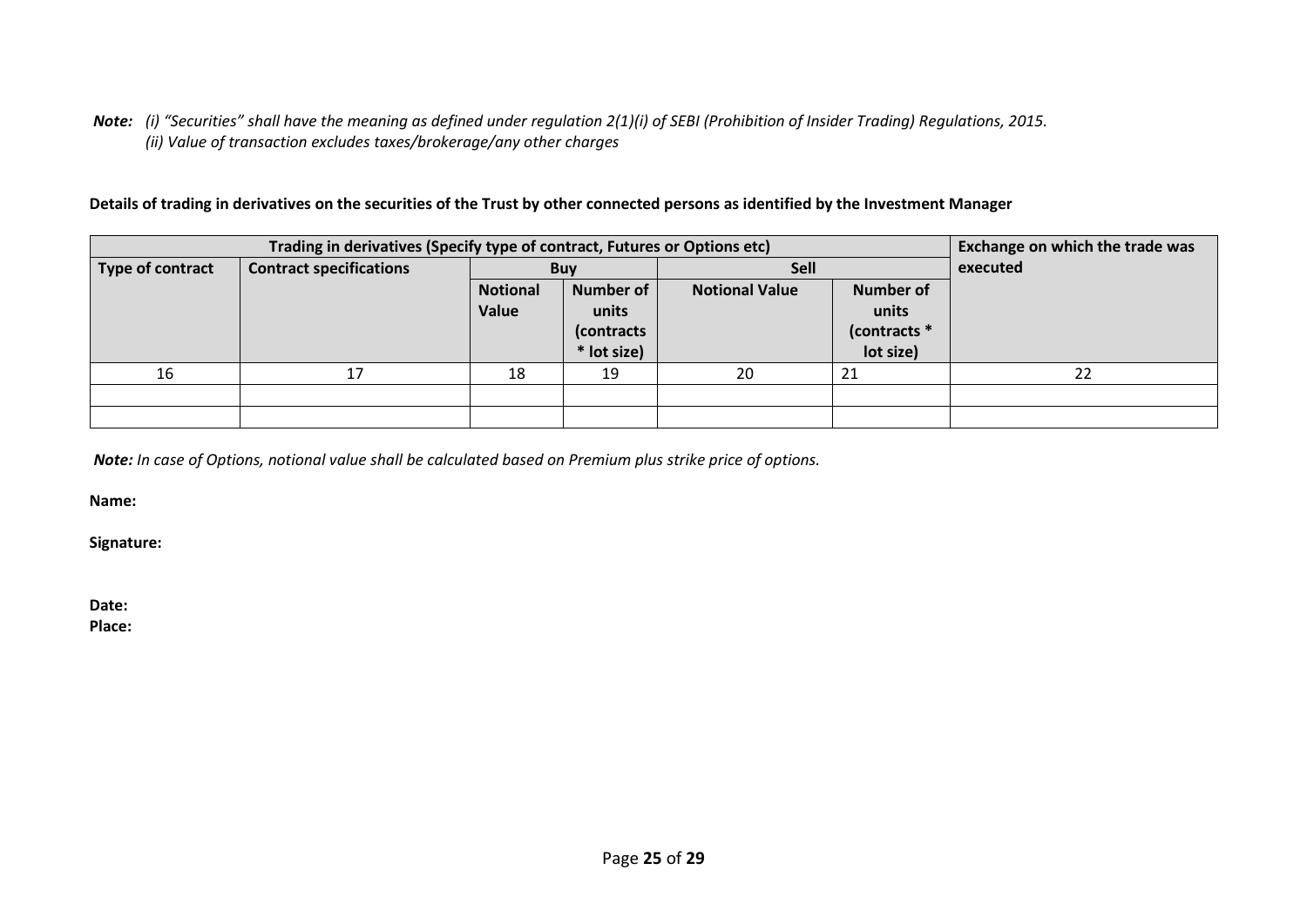#### **ANNEXURE V**

**FORM B** 

**SEBI (Prohibition of Insider Trading) Regulations, 2015**

**[Regulation 7(1)(b) read with Regulation 6(2) - Disclosure on becoming a Key Managerial Personnel/Director/ Sponsor/Member of the Sponsor group]**

Name of the Trust: ISIN of the Trust:

**Details of Securities held on appointment of Key Managerial Personnel (KMP) or Director of the Investment Manager or the SPVs or upon becoming a Sponsor or member of Sponsor Group of the Trust and each of their Immediate Relatives and other such persons as mentioned in Regulation 6(2)**

| Name, PAN, CIN/DIN<br>& address with<br>contact nos. | <b>Category of Person</b><br>(KMP/ Director or<br>Sponsor or member of<br>the Sponsor group /<br>Immediate relative to / | Date of Appointment of<br><b>KMP/ Director OR date</b><br>of becoming Sponsor /<br>member of the Sponsor | Securities held at the time of appointment of<br>KMP/ Director or upon becoming Sponsor or<br>member of the Sponsor group<br>Type of securities (For eg. $-$<br>Units, , Convertible | <b>No</b> | % of Shareholding |
|------------------------------------------------------|--------------------------------------------------------------------------------------------------------------------------|----------------------------------------------------------------------------------------------------------|--------------------------------------------------------------------------------------------------------------------------------------------------------------------------------------|-----------|-------------------|
|                                                      | Others etc.)                                                                                                             | group                                                                                                    | <b>Debentures, Rights</b>                                                                                                                                                            |           |                   |
|                                                      |                                                                                                                          |                                                                                                          | entitlements, etc.)                                                                                                                                                                  |           |                   |
| ′1)                                                  | (2)                                                                                                                      | (3)                                                                                                      | (4)                                                                                                                                                                                  | (5)       | (6)               |
|                                                      |                                                                                                                          |                                                                                                          |                                                                                                                                                                                      |           |                   |
|                                                      |                                                                                                                          |                                                                                                          |                                                                                                                                                                                      |           |                   |
|                                                      |                                                                                                                          |                                                                                                          |                                                                                                                                                                                      |           |                   |

*Note: "Securities" shall have the meaning as defined under regulation 2(1)(i) of SEBI (Prohibition of Insider Trading) Regulations, 2015.* 

**Name & Signature:** 

**Designation:** 

**Place:** 

**Date:**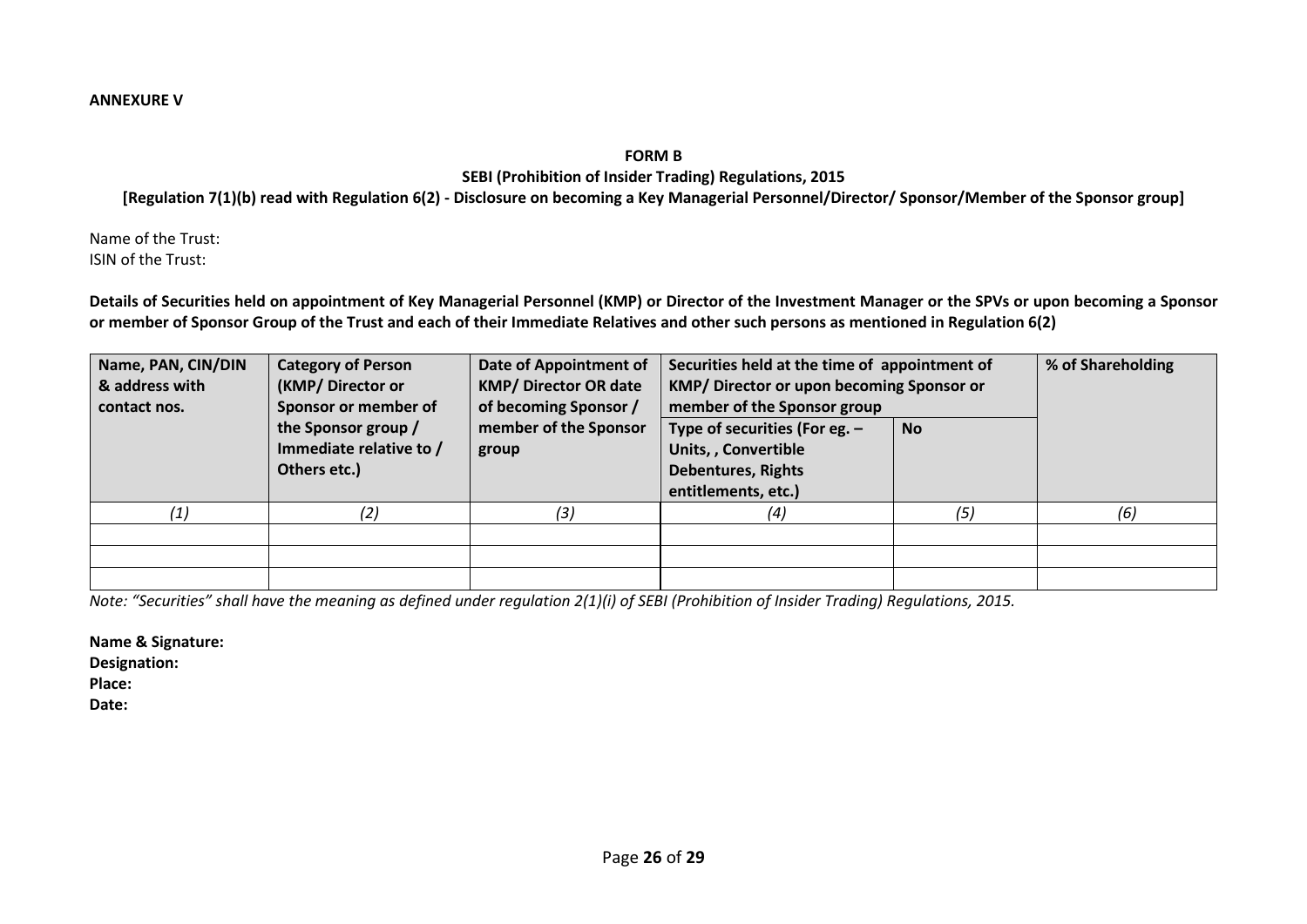# **FORM C SEBI (Prohibition of Insider Trading) Regulations, 2015 [Regulation 7 (2) read with Regulation 6(2) – Continual disclosure]**

Name of the Trust: ISIN of the Trust:

**Details of change in holding of Securities of the Sponsor, Member of the Sponsor Group, Designated Person or Director of the SPV, Investment Manager and immediate relatives of such persons and other such persons as mentioned in Regulation 6(2):**

| Name,<br>PAN,<br>CIN/DI<br><b>N, &amp;</b><br>addres<br>s with<br>contact<br>nos | Category<br>of Person<br>(Sponsor<br>s/<br>member<br>of the<br><b>Sponsor</b><br>group/<br>designat<br>ed | <b>Securities held</b><br>prior to acquisition<br>/ disposal                                                                 |                                          | <b>Securities acquired/Disposed</b>                                                                                                             |                              |                |                                                                                                                                            | <b>Securities held post</b><br>acquisition/disposal                                                                           |                                     | Date of<br>allotmen<br>t advice/<br>acquisitio<br>n of<br>securities<br>/ disposal<br><b>of</b><br><b>Securities</b><br>, specify |           | Date of<br>intimatio<br>n to<br>Investme<br>nt<br><b>Manager</b> | Mode of<br>acquisition /<br>disposal (on<br>market/publ<br>ic/ rights/<br>preferential<br>offer / off<br>market/<br>Inter-se<br>transfer, | <b>Exchan</b><br>ge on<br>which<br>the<br>trade<br>was<br>execute<br>d |
|----------------------------------------------------------------------------------|-----------------------------------------------------------------------------------------------------------|------------------------------------------------------------------------------------------------------------------------------|------------------------------------------|-------------------------------------------------------------------------------------------------------------------------------------------------|------------------------------|----------------|--------------------------------------------------------------------------------------------------------------------------------------------|-------------------------------------------------------------------------------------------------------------------------------|-------------------------------------|-----------------------------------------------------------------------------------------------------------------------------------|-----------|------------------------------------------------------------------|-------------------------------------------------------------------------------------------------------------------------------------------|------------------------------------------------------------------------|
|                                                                                  | person/<br><b>Directors</b><br>Immedia<br>te<br>relative<br>to $/$<br>others<br>etc.)                     | Type of<br>security<br>(For eg. $-$<br>Units,,<br>Converti<br>ble<br><b>Debentur</b><br>es, Rights<br>entitlemen<br>ts etc.) | No.<br>and %<br><b>of</b><br>holdin<br>g | Type of<br>security<br>(For eg. $-$<br>Units,<br>Warrants,<br><b>Convertibl</b><br>e<br><b>Debenture</b><br>s, Rights<br>entitlemen<br>ts etc.) | $\mathsf{N}$<br>$\mathbf{o}$ | Valu<br>e      | <b>Transact</b><br>ion Type<br>(purchase<br>/ Sale/<br>Pledge /<br><b>Revocatio</b><br>n/<br>Invocatio<br>n/ Others-<br>please<br>specify) | Type of<br>security<br>(For eg. $-$<br>Units,<br><b>Convertible</b><br>Debentures,<br><b>Rights</b><br>entitlement<br>s etc.) | No. and %<br>of<br>shareholdin<br>g | <b>Fro</b><br>m                                                                                                                   | <b>To</b> |                                                                  | ESOPs etc.)                                                                                                                               |                                                                        |
| $\mathbf{1}$                                                                     | $\overline{2}$                                                                                            | 3                                                                                                                            | 4                                        | 5                                                                                                                                               | 6                            | $\overline{7}$ | 8                                                                                                                                          | 9                                                                                                                             | 10                                  | 11                                                                                                                                | 12        | 13                                                               | 14                                                                                                                                        | 15                                                                     |
|                                                                                  |                                                                                                           |                                                                                                                              |                                          |                                                                                                                                                 |                              |                |                                                                                                                                            |                                                                                                                               |                                     |                                                                                                                                   |           |                                                                  |                                                                                                                                           |                                                                        |
|                                                                                  |                                                                                                           |                                                                                                                              |                                          |                                                                                                                                                 |                              |                |                                                                                                                                            |                                                                                                                               |                                     |                                                                                                                                   |           |                                                                  |                                                                                                                                           |                                                                        |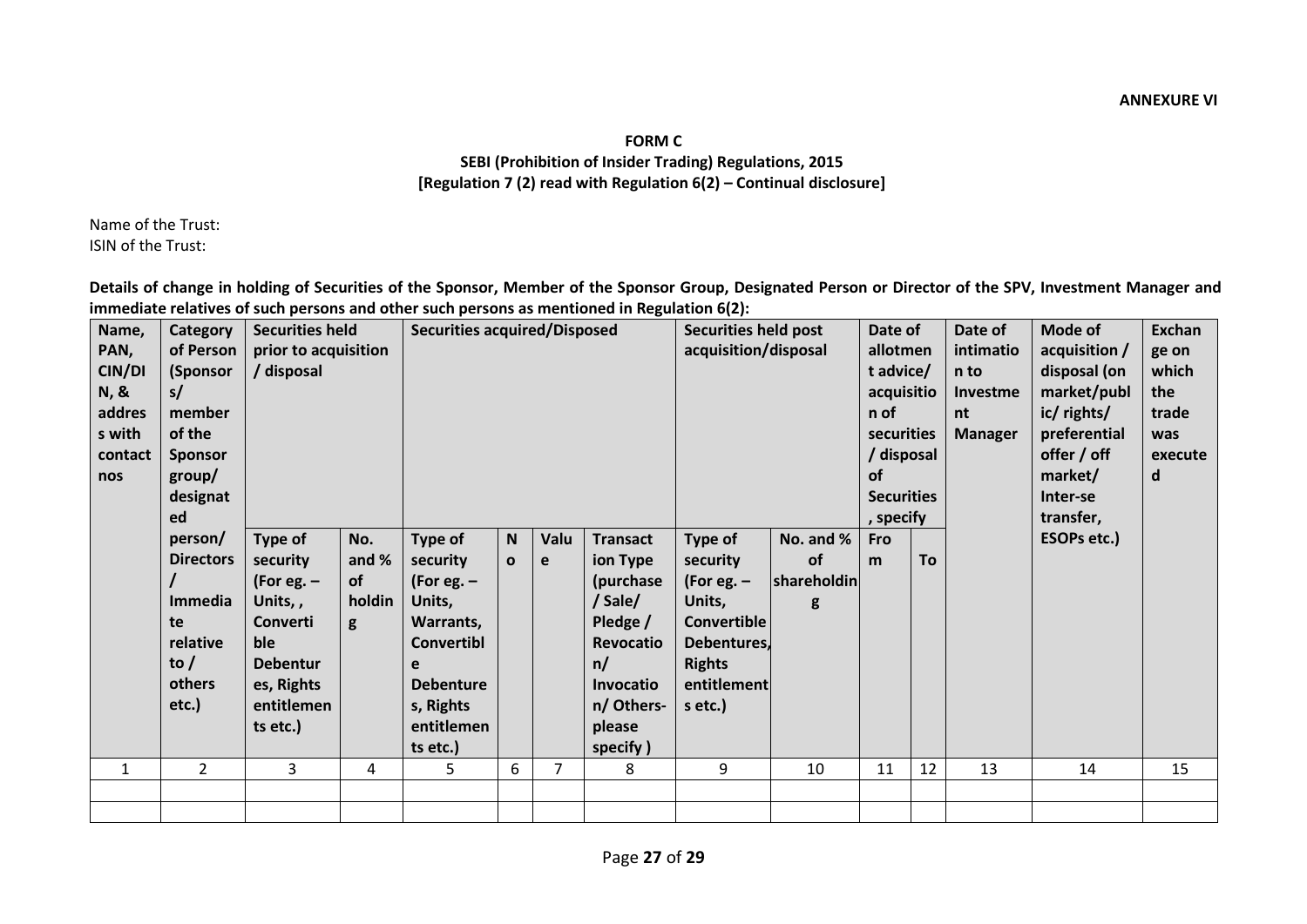*Note: (i) "Securities" shall have the meaning as defined under regulation 2(1)(i) of SEBI (Prohibition of Insider Trading) Regulations, 2015. (ii) Value of transaction excludes taxes/brokerage/any other charges.*

**Details of trading in derivatives on the securities of the company by Sponsor, member of the sponsor group, designated person or Director of a SPV or the Investment Manager and immediate relatives of such persons and other such persons as mentioned in Regulation 6(2):**

|                  | Trading in derivatives (Specify type of contract, Futures or Options etc) |                 |                   |                       |                   | Exchange on which the trade was |
|------------------|---------------------------------------------------------------------------|-----------------|-------------------|-----------------------|-------------------|---------------------------------|
| Type of contract | <b>Contract specifications</b>                                            |                 | <b>Buy</b>        |                       | <b>Sell</b>       | executed                        |
|                  |                                                                           | <b>Notional</b> | Number of         | <b>Notional Value</b> | <b>Number of</b>  |                                 |
|                  |                                                                           | Value           | <b>Securities</b> |                       | <b>Securities</b> |                                 |
|                  |                                                                           |                 | (contracts        |                       | (contracts *      |                                 |
|                  |                                                                           |                 | * lot size)       |                       | lot size)         |                                 |
| 16               |                                                                           | 18              | 19                | 20                    | 21                | 22                              |
|                  |                                                                           |                 |                   |                       |                   |                                 |
|                  |                                                                           |                 |                   |                       |                   |                                 |

*Note: In case of Options, notional value shall be calculated based on Premium plus strike price of options.* 

**Name & Signature:** 

**Designation:**

**Date:**

**Place:**